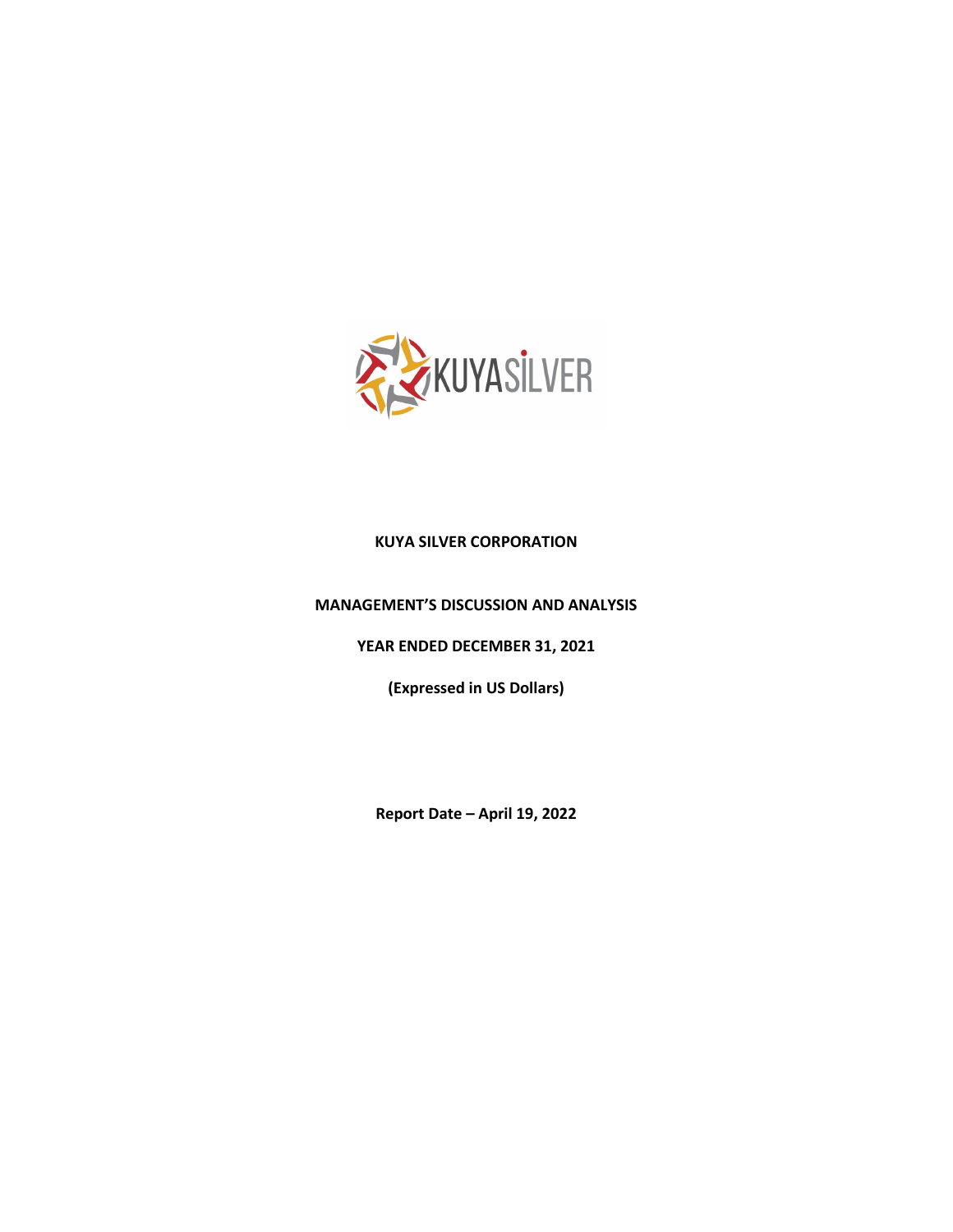# **TABLE OF CONTENTS**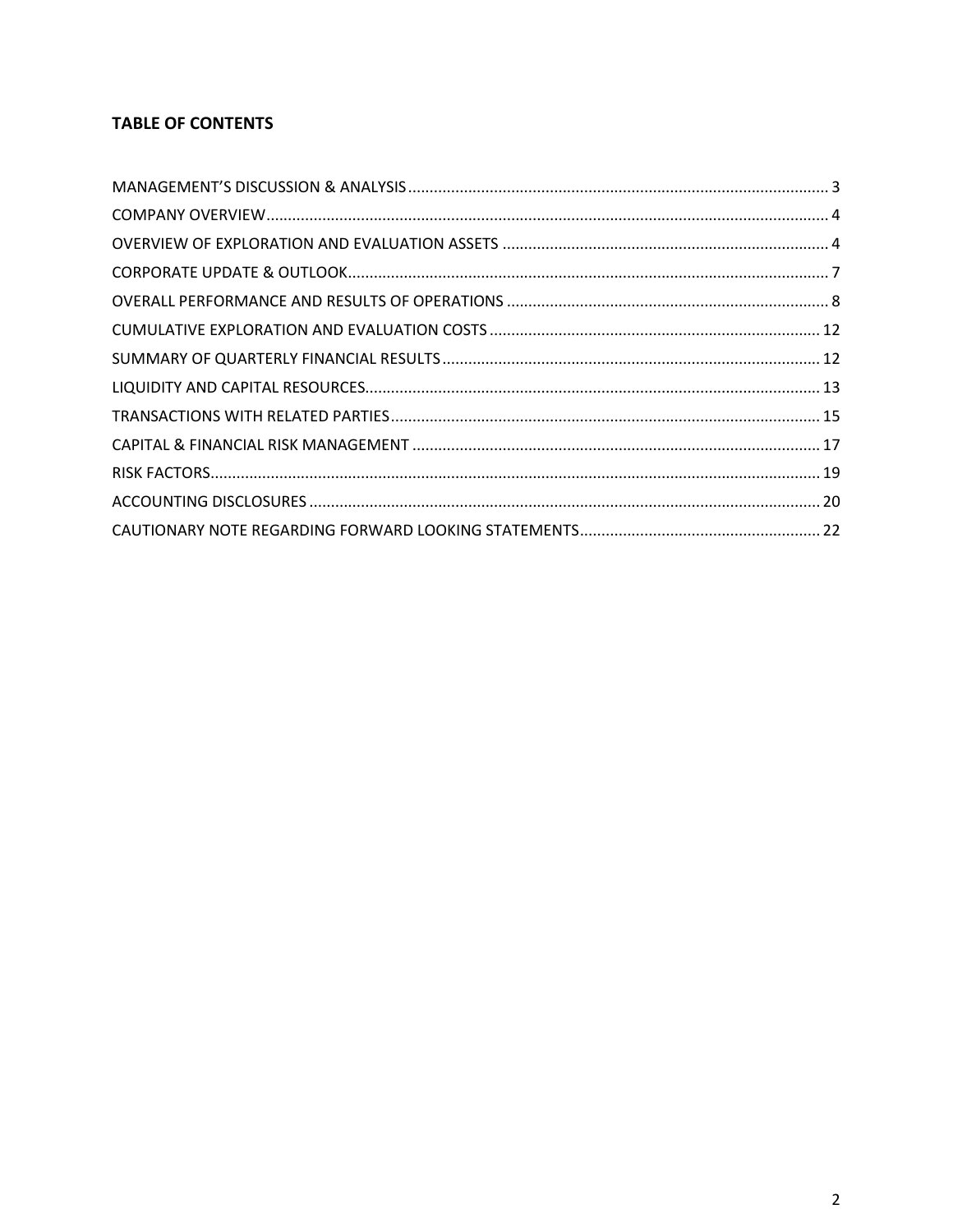## <span id="page-2-0"></span>**MANAGEMENT'S DISCUSSION & ANALYSIS**

The following Management's Discussion & Analysis ("MD&A") provides a review of activities, results of operations and the financial condition of Kuya Silver Corporation and its subsidiaries (the "Company", "we", or "our") for the years ended December 31, 2021 and 2020. This MD&A should be read in conjunction with the Company's audited annual consolidated financial statements and related notes thereto for the year ended December 31, 2021. References to "Kuya Silver" in this MD&A refer to the Company and its subsidiaries taken as a whole.

Readers are cautioned that this MD&A contains forward-looking statements about expected future events and financial and operating performance of the Company, and that actual events may vary from management's expectations. Readers are encouraged to read the Cautionary Note on Forward-Looking Information included in this MD&A and to consult the Company's Annual Information Form ("AIF") for the year ended December 31, 2021, which is available on www.sedar.com.

The Company's management is responsible for the preparation and presentation of the financial statements and this MD&A. The financial statements have been prepared in accordance with International Financial Accounting Standards ("IFRS") as issued by the International Accounting Standards Board and as included in Part 1 of the CPA Canada Handbook – Accounting and the interpretations of the International Financial Reporting Interpretations Committee. This MD&A has been prepared in accordance with the requirements of securities regulators, including National Instrument 51-102 of the Canadian Securities Administrators.

All amounts disclosed in this MD&A are expressed in US dollars, unless otherwise noted. Canadian dollars are represented by CAD \$. Information contained herein is presented as at April 19, 2022 (the "Report Date") unless otherwise indicated.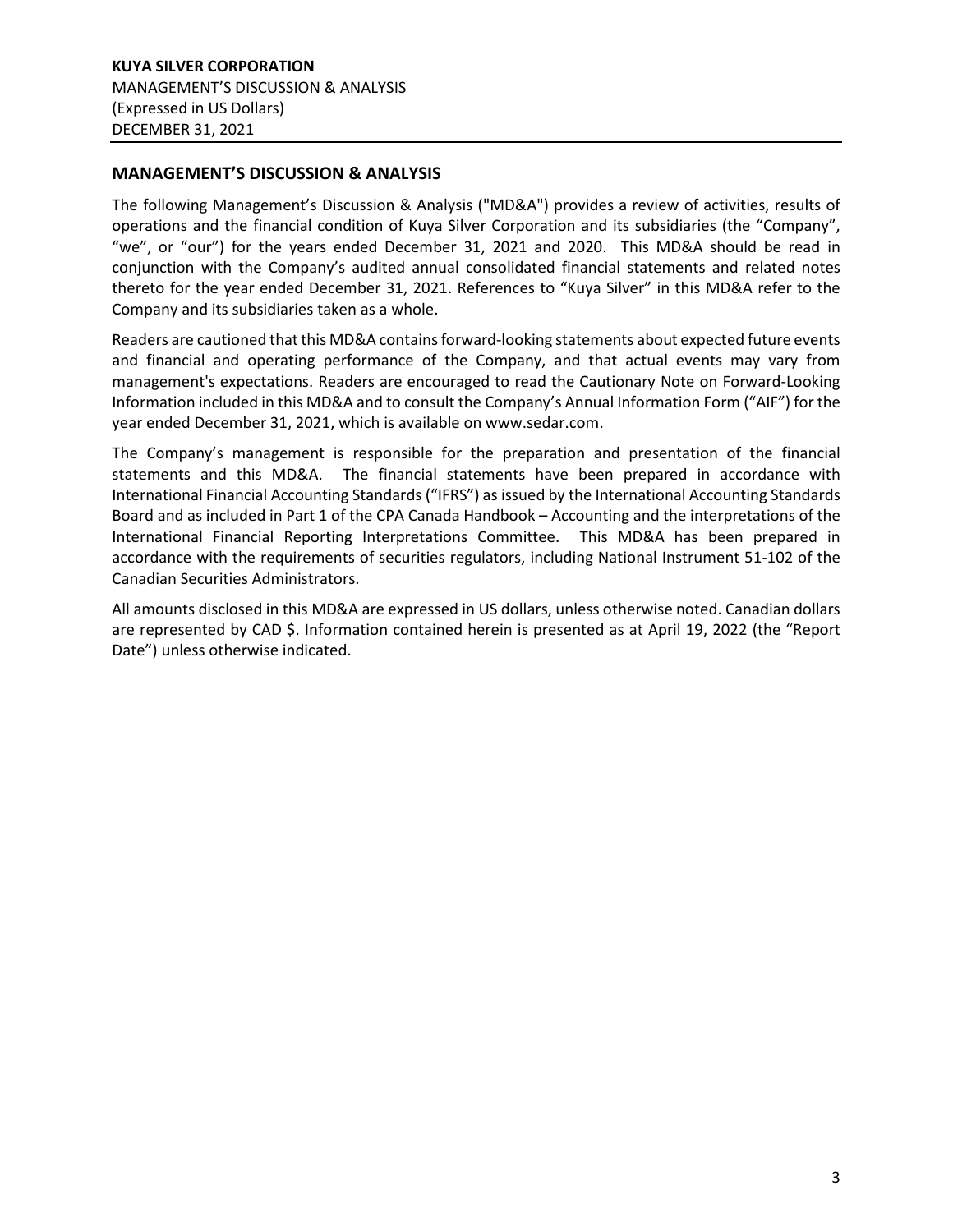## <span id="page-3-0"></span>**COMPANY OVERVIEW**

Kuya Silver is a mineral exploration and development company with a focus on acquiring, exploring, and advancing precious metals assets in Peru and Canada. Effective October 1, 2020, Kuya Silver Corp. ("Kuya"), a privately held Canadian-based, silver-focused junior mining company, incorporated on August 9, 2017, completed a reverse takeover ("RTO") transaction with Miramont Resources Corp. ("Miramont"), a publicly listed company on the Canadian Securities Exchange (the "CSE"). Miramont was incorporated on July 15, 2015, under the Business Corporations Act (British Columbia). On completion of the RTO transaction, Miramont changed its name to Kuya Silver Corporation.

#### **Reverse Takeover Transaction**

As the former shareholders of Kuya obtained control of Miramont, the transaction was considered a purchase of Miramont by Kuya and was accounted for as an RTO in accordance with the guidance provided under IFRS 2, Share-based Payment and IFRS 3, Business Combinations. Kuya was deemed to be the acquiring company and its assets, liabilities, equity, and historical operating results are included at their historical carrying values. The net assets of Miramont were recorded at fair value on the date the RTO transaction was completed. As Miramont did not qualify as a business according to the definition in IFRS 3 and the transaction has been accounted for as an RTO, the sum of the fair value of the consideration paid by Kuya under RTO accounting, less Miramont's net assets acquired, was recognized as a listing expense. All of Miramont's share capital, reserves, and deficit balances immediately prior to closing of the transaction were eliminated on closing of the transaction. Pursuant to the RTO, the annual consolidated financial statements are for the year ended December 31, being the year-end of Kuya. The consolidated assets, liabilities, and results of operations of Miramont and Kuya are included subsequent to closing of the RTO. The consolidated financial statements are issued under the legal parent (Kuya Silver Corporation) but are deemed to be a continuation of the legal subsidiary (Kuya).

# <span id="page-3-1"></span>**OVERVIEW OF EXPLORATION AND EVALUATION ASSETS**

# **Bethania Silver Project (Huancavelica, Peru)**

#### **Bethania**

In October 2017, Kuya entered into the original share purchase agreement (the "Share Purchase Agreement") to acquire 80% of the shares of Minera Toro del Plata S.A.C. (formerly S&L Andes Export S.A.C.) ("MTP"), a privately held Peruvian company based in Lima that owns 100% of the Bethania Silver Property (Santa Elena concession) and Chinita I concession (collectively referred to as "Bethania"). MTP operated the Bethania mine from 2010 to 2016, by mining ore and trucking it to nearby plants for processing into concentrates. MTP ceased mining at Bethania in 2016 and put the mine into care and maintenance. To earn the 80% interest, Kuya was required to make payments totaling \$8,000,000 (including \$2,500,000 towards repayment of existing liabilities of MTP, \$2,000,000 to fund ongoing operations of MTP and the Bethania Project, and \$3,500,000 cash on closing) and issue 2,000,000 common shares of Kuya on closing.

In October 2020, the Company agreed to acquire the remaining 20% interest in MTP for a total of \$1,750,000 of cash and shares, and on December 15, 2020, completed the purchase of 100% of MTP. As consideration on closing, the Company paid \$4,191,822, applied the agreed \$715,000 of previous funding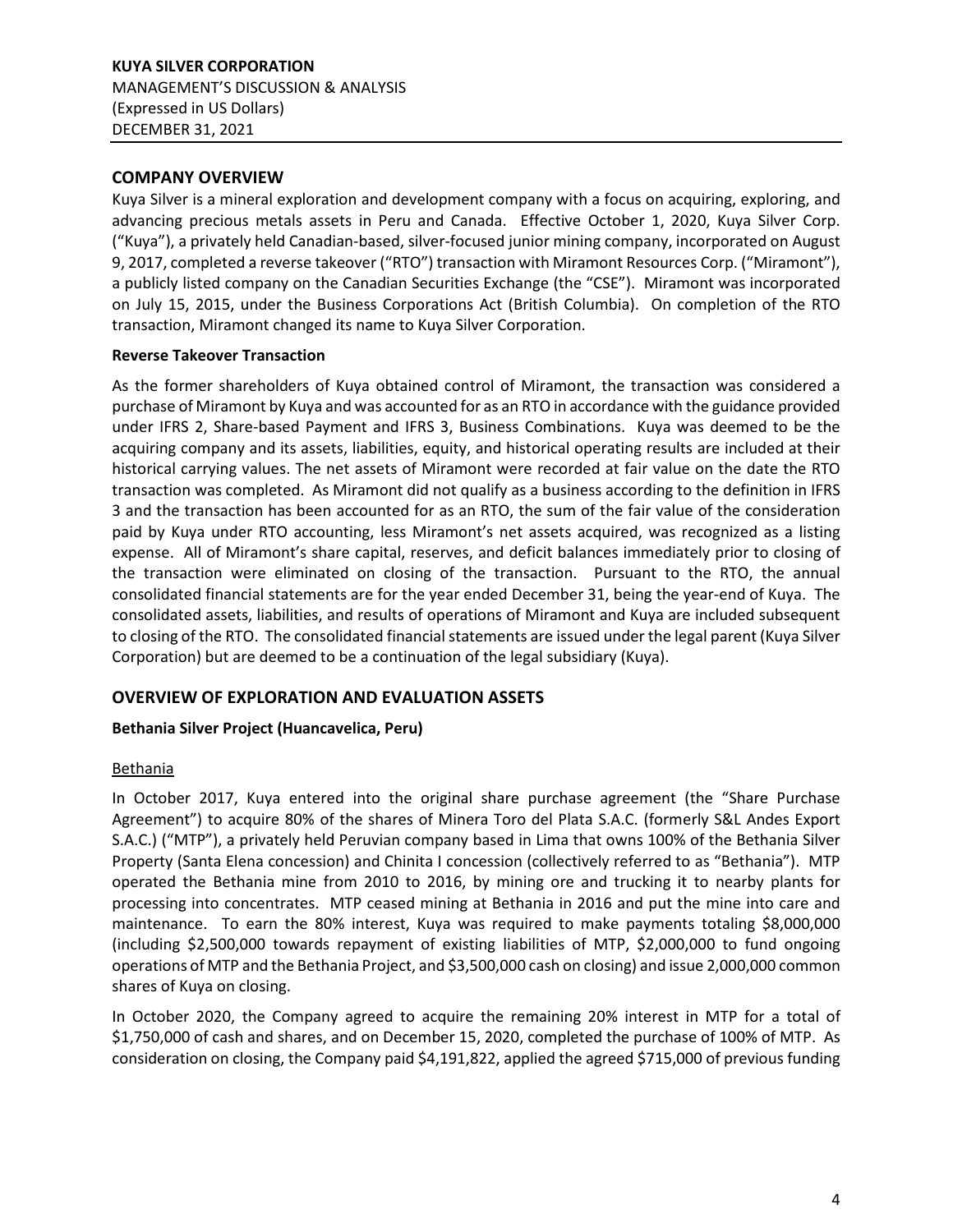as an advance against the final payments and issued a total of 3,929,288 common shares, at a value of \$6,084,497 or CAD \$1.97 (\$1.55) per share.

## Carmelita Concessions

On May 14, 2021, the Company announced the acquisition of three mineral concessions, Carmelita 2005, Carmelita 2005 I and Carmelita 2005 II concessions (collectively "Carmelita"), totaling 800 hectares, which are strategically located less than three kilometers west of Bethania. The Carmelita concessions were host to small-scale mining activities until early 2020, producing silver-polymetallic material very similar to Bethania. Kuya Silver plans to incorporate Carmelita into its operations at Bethania going forward.

The total purchase price of \$892,500, consists of \$492,500 in cash and \$400,000 in common shares. Upon signing of the agreements, \$293,500 was paid, and the remaining \$199,000 will be paid on or before the 12-month anniversary of the signing of the agreements. The \$400,000 in common shares in the capital of the Company will be issued on the eighteen-month anniversary of signing the agreements at a deemed price per common share equal to the 10-day average closing price of the common shares on the CSE, ending on the day prior to issuance.

#### Tres Banderas and Chinita Concessions

These claims and concessions are located primarily in the department of Huancavelica, Peru (with some concessions extending into the departments of Lima and Junín), in the vicinity of, or surrounding Bethania. Chinita I (200 ha) is held by MTP and was acquired with Bethania in the same transaction. Tres Banderas 01 and 02 (2,500 ha) were acquired (by Kuya Silver Peru S.A.C.) through an open application process in 2019-2020.

On November 15, 2021, Tres Banderas 03, Tres Banderas 04, Tres Banderas 05, Tres Banderas 06 and Tres Banderas 07 mineral claims that are in the district of the Bethania concessions and claims were acquired (by Kuya Silver Peru S.A.C.) for a total cost of \$565,000 via a sealed bid government auction, representing approximately 1,800 net hectares (22 claim blocks).

# **Silver Kings Project (Ontario, Canada)**

On March 1, 2021, the Company completed an agreement to acquire, from Electra Battery Materials Corporation ("Electra", formerly known as First Cobalt Corp.), certain silver mineral exploration assets (the "Kerr Assets"), as well as an option to acquire up to 70% of the balance of Electra's silver mineral exploration assets (the "Remaining Assets") located in the historic Cobalt, Ontario silver mining district. As part of that agreement, the Company will form a joint venture with Electra, through its wholly owned subsidiary Cobalt Industries of Canada Inc. ("CIC"), the company that holds the Remaining Assets (the "Option").

The entire 10,000-hectare land package will be referred to as the Silver Kings Project, consisting of the 100%-owned Kerr Assets (which going forward, will be referred to as the "Kerr Project") and the joint venture with Electra ( "Silver Kings JV").

#### Kerr Project

The Company paid CAD \$1,000,000 (\$789,827) and issued a total of 1,437,470 common shares, at a value of \$2,668,079 or CAD \$2.35 (\$1.86) per share, for a total cost of \$3,457,906 for 100% of the issued and outstanding common shares and preferred shares of CobalTech Mining Inc. ("CobalTech"), (a wholly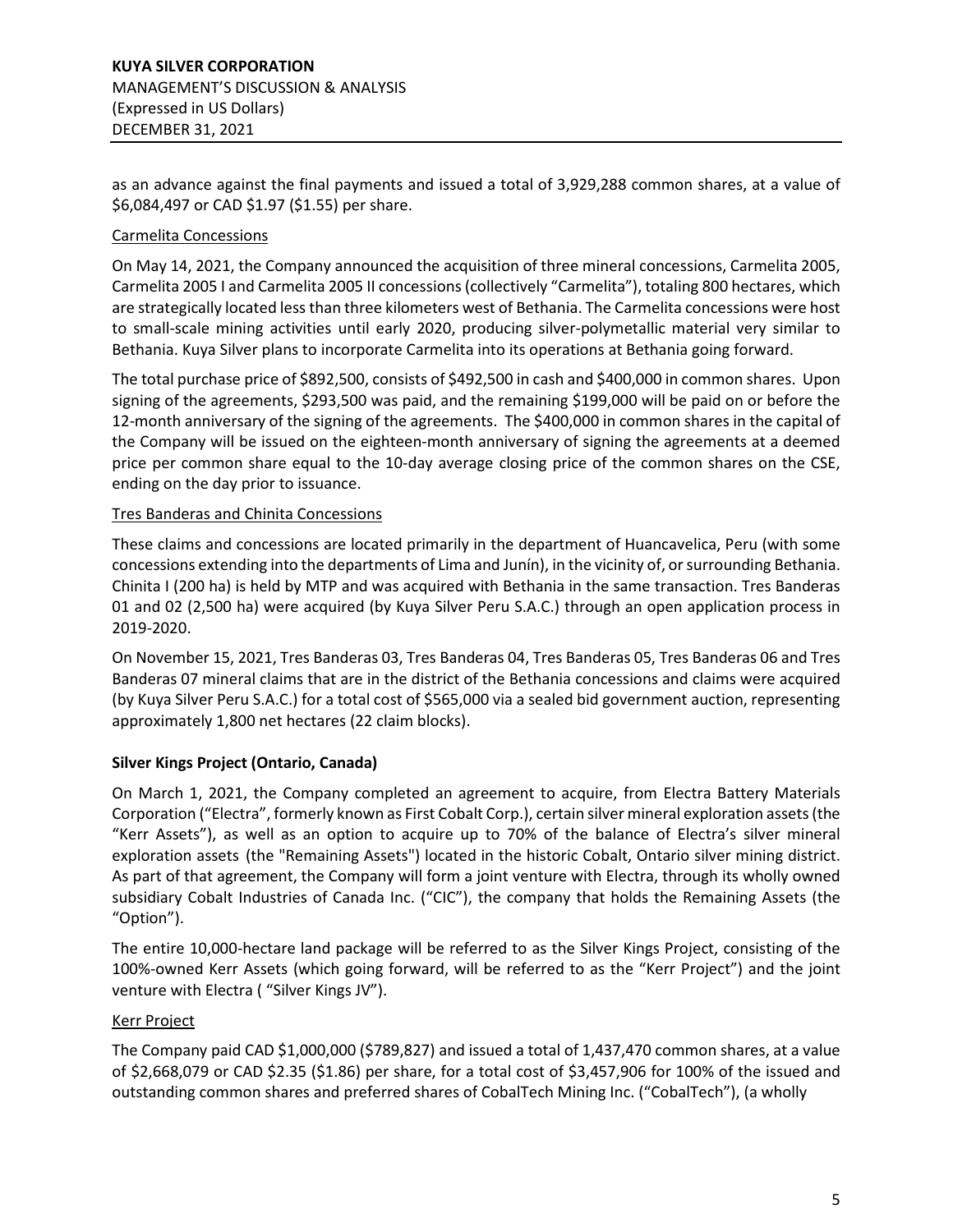owned subsidiary of Electra) that holds the Kerr Assets. As part of the purchase agreement, Electra agreed to provide CobalTech with CAD \$500,000 at the time of closing, for CobalTech to utilize on flow-through eligible expenditures prior to December 31, 2021. In order to facilitate these flow-through expenditure arrangements, Electra subscribed for 1,000 Class A shares of CobalTech, which granted Electra the ability to appoint a majority of the directors of CobalTech, until such time as the Class A shares were redeemed. The Class A shares were redeemable at the option of CobalTech at a price of CAD \$0.001 per Class A share and as a condition of the Purchase Agreement, the Class A shares could not be redeemed until CobalTech incurred the CAD \$500,000 of flow through eligible expenditures. As at September 30,2021, having incurred the CAD \$500,000 of flow-through eligible expenditures, CobalTech renounced these flowthrough eligible expenditures to Electra and redeemed the Class A shares. As a result, the Company obtained control and consolidated CobalTech effective September 30, 2021.

#### Silver Kings JV

To fully exercise the Option, the Company must make payments totaling CAD \$2,000,000 (and complete work commitments of CAD \$4,000,000, as follows:

| <b>Work Commitments for Silver Kings JV</b>       | <b>Acquisition in</b><br>cash<br>(CAD\$) | Work<br>commitments<br>(CAD\$) |
|---------------------------------------------------|------------------------------------------|--------------------------------|
| <b>Requirements on or before:</b>                 |                                          |                                |
| September 1, 2021 ("Initial Earn-In") – completed | 1,000,000                                | \$                             |
| September 1, 2022 (49% interest)                  | 300,000                                  | 2,000,000                      |
| September 1, 2023 (additional 11% interest)       | 350,000                                  | 1,000,000                      |
| September 1, 2024 (additional 10% interest)       | 350,000                                  | 1,000,000                      |
|                                                   | S<br>2,000,000                           | 4,000,000<br>S                 |

For the Initial Earn-In, the agreement provides that the Company may issue an equivalent value in common shares of the Company at the 20-day Volume Weighted Average Price ("Earn-in VWAP") in lieu of making the cash payment and for each acquisition payment thereafter, in lieu of making cash payments, the Company may issue shares at an issuance price equivalent to the Earn-In VWAP.

On September 1, 2021, the Company issued 671,141 common shares to Electra, for the Initial Earn-in payment and and is working with Electra to establish the terms of the joint venture agreement for the joint exploration and development of the Remaining Assets.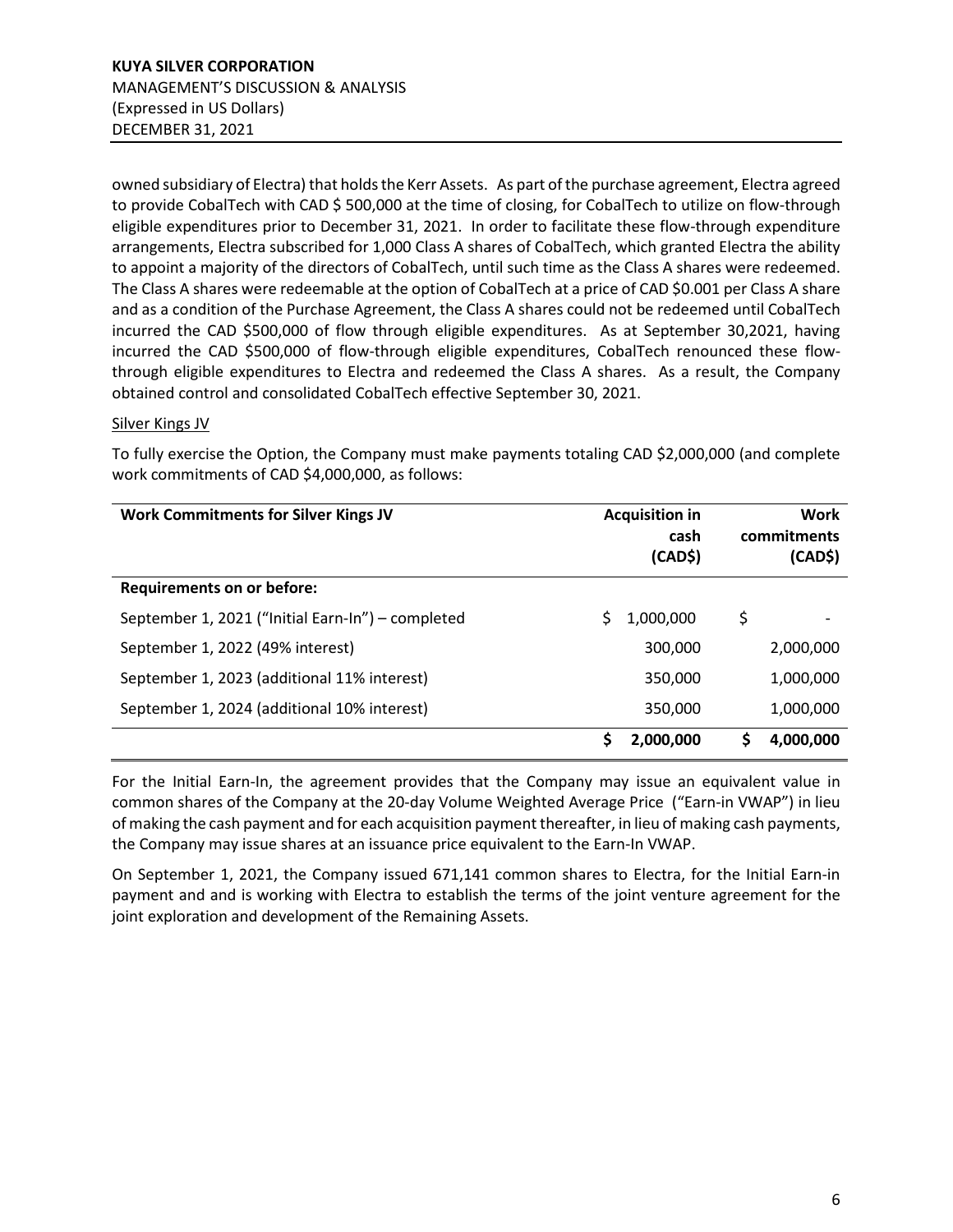## <span id="page-6-0"></span>**CORPORATE UPDATE & OUTLOOK**

Kuya Silver is undergoing a period of growth as it advances exploration and development of the Bethania Silver Project in Peru and continues with exploration activities at the Silver Kings Project in Ontario.

#### Bethania Silver Project

In 2021, considerable progress was made in exploration and drilling at Bethania. We completed Phase 1 of the drill program, demonstrating and confirming mineralization in unmined extensions of the Bethania vein system, as well as identifying new vein targets within the northeast-trending Bethania vein system. In November 2021, we announced the commencement of the second phase of the exploration program which includes a detailed surface sampling and trenching program. Over the coming months, we plan to continue with a multi-phase exploration program, the goals of which are to expand the resource base at the Bethania Silver Project by extending known mineralization along strike and at depth, to gain a better understanding of the controls on mineralization in newly identified mineralized zones such as the Hilltop Zone and Carmelita for potential future resource growth and to prospect our properties in the Bethania district for additional near-surface mineralized vein targets. The acquisition of the new concessions (Tres Banderas 03, Tres Banderas 04, Tres Banderas 05, Tres Banderas 06 and Tres Banderas 07) announced on November 18, 2021, are strategic acquisitions that are in the district of the Bethania and Carmelita concessions which could increase the exploration potential of the Bethania Silver project.

The management team continues to move forward towards bringing the Bethania Silver Project to the development stage. During 2021, we made substantial progress on the detailed engineering and design work on a 350 tonnes per day ("tpd") processing facility and tailings storage facility, such that necessary documentation for permitting could be submitted. On January 24, 2022, we received the construction authorization to build a process plant with an installed capacity of 350 tpd. The Company is now fully permitted to proceed with construction of the processing plant, with the ultimate goal of restarting mining and processing ore from Bethania. We announced an initial mineral resource estimate on January 6, 2022, subsequently filing a NI 43-101 Technical Report for the Bethania Silver Project and have engaged third party consultants to complete a preliminary economic assessment ("PEA") on the Bethania expansion project which is expected to be completed and filed in mid-2022.

#### Silver Kings Project

On the Silver Kings Project, we completed two separate first-pass drill programs in 2021. Approximately 3,500 metres were drilled at the 100%-owned Kerr Project area with another 1,800 metres drilled at the Silver Kings JV. We are currently in the process of reviewing the 2021 results for both the Kerr Project and Silver Kings JV while also taking into account a new comprehensive review of the historical silver mining in the district in order to determine the next steps for further exploration. The management team is committed to both the Kerr Project, in which we see the possibility of more advanced stage silver-cobalt targets, and the Silver Kings JV, in which we believe we have a large, geologically prospective and historically underexplored land package with the potential for new discoveries. Having made the Initial Earn-In Payment on September 1, 2021, we expect to negotiate and enter into a joint venture agreement with Electra for the joint exploration and development of the Silver Kings JV in 2022.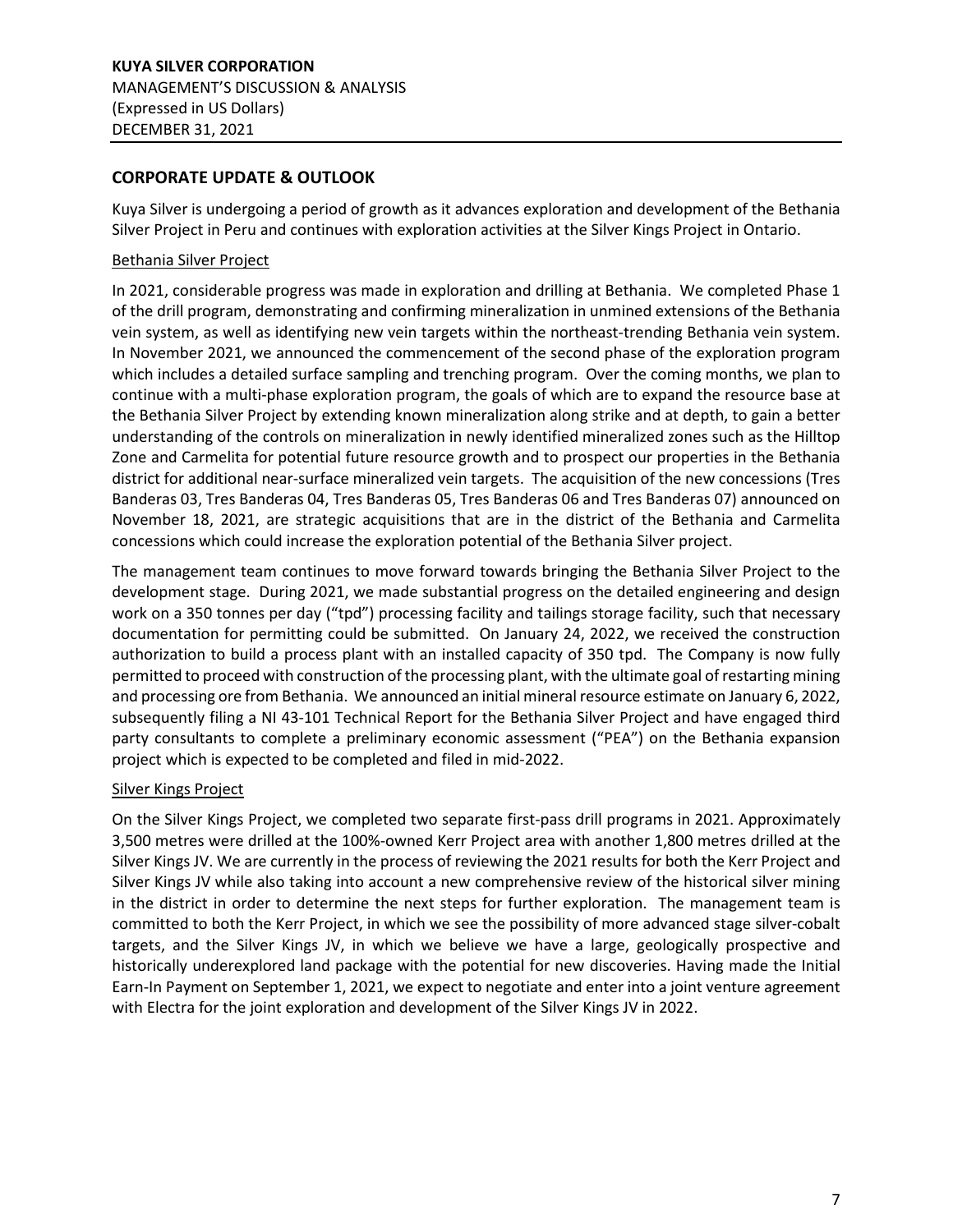| <b>Selected Financial Information</b>               | Three months ended |                  |                    |               |                  | Year ended               |            |
|-----------------------------------------------------|--------------------|------------------|--------------------|---------------|------------------|--------------------------|------------|
|                                                     |                    | <b>Dec 31</b>    |                    | <b>Dec 31</b> |                  |                          |            |
|                                                     |                    | 2021             | 2020               |               | 2021             | 2020                     | 2019       |
|                                                     |                    |                  |                    |               |                  |                          |            |
| Revenue                                             | \$                 | - \$             |                    | l\$           | - \$             | - \$                     |            |
| Exporation & evaluation expenditures                |                    | 1,164,344        | 5,447              |               | 4,208,356        | 9,008                    | 1,502      |
| Administrative expenses <sup>1</sup>                |                    | 801,446          | 293,056            |               | 2,696,090        | 726,475                  | 69,781     |
| Share-based compensation                            |                    | 67,082           | 300,858            |               | 523,670          | 326,792                  | 319,841    |
| Equity loss in CobalTech                            |                    |                  |                    |               | 208,172          |                          |            |
| (Gain) on write-off of liabilities                  |                    | (382, 406)       |                    |               | (514, 602)       | $\overline{\phantom{a}}$ |            |
| Foreign exchange loss/(gain) & other <sup>2</sup>   |                    | 25,340           | 2,615,471          |               | (109, 954)       | 2,615,052                | (1, 162)   |
| (Loss) for the period                               | \$                 | $(1,675,807)$ \$ | $(3, 214, 832)$ \$ |               | $(7,011,732)$ \$ | $(3,677,327)$ \$         | (389, 962) |
| (Loss) per share (Basic and diluted) <sup>3</sup> : | Ś.                 | $(0.04)$ \$      | $(0.11)$ \$        |               | $(0.17)$ \$      | $(0.20)$ \$              | (0.04)     |
|                                                     |                    |                  |                    |               |                  |                          |            |
| <b>Total Assets</b>                                 | \$                 | 27,142,602 \$    | 21,751,430 \$      |               | 27,142,602 \$    | 21,751,430 \$            | 3,345,441  |
| <b>Non-Current Liabilities</b>                      | \$                 | $2,114,555$ \$   | $51,630$ \$        |               | $2,114,555$ \$   | $51,630$ \$              |            |

## <span id="page-7-0"></span>**OVERALL PERFORMANCE AND RESULTS OF OPERATIONS**

1. Administrative expense excludes share-based compensation

2. The other expense in 2020 is comprised primarily of the listing fees incurred in the fourth quarter (\$2,455,077)

3. Diluted loss per share is the same as basic loss per share.

During the fourth quarter of 2021, we had a loss of \$1,675,807 as compared to a loss of \$3,214,832 in the same quarter of 2020. The loss for the quarter was comprised of \$1,164,344 (2020 - \$5,447) in exploration and evaluation expenditures, \$868,528 (2020 - \$593,914) in administrative expenses, including sharebased compensation of \$67,082 (2020 - \$300,858), a \$382,406 (2020 - \$nil) gain on write off of liabilities, and a foreign exchange and other expense of \$25,340 (2020 - \$2,615,471).

The loss for the year ended December 31, 2021 of \$7,011,732 (2020 - \$3,677,327) was comprised of \$4,208,356 (2020 - \$9,008) in exploration and evaluation expenditures, \$3,219,760 (2020 - \$1,053,267) in administrative expenses, including share-based compensation of \$523,670 (2020 - \$326,792), equity loss of \$208,172 (2020 - \$nil) from our investment in CobalTech, \$514,602 gain on write off of liabilities (2020 - \$nil), and a foreign exchange and other gain of \$109,954 (2020 – expense of \$2,615,052).

Kuya Silver was a private company (Kuya) prior to October 1, 2020 (the time of the RTO) and as such, most payments prior to the RTO related to the share purchase agreement for Bethania which were capitalized as deferred acquisition costs, with minimal administrative expenditures. Administrative expenses such as management compensation, costs related to the RTO, and costs associated with the acquisition of MTP were primarily the costs recorded in the fourth quarter and in the year ending December 31, 2020. Similarly, there were very few expenses in 2019, with only non-cash share-based compensation and a small amount of administrative expenses and other costs.

Details of the significant expenditures for the three months and year ended December 31, 2021, are described below: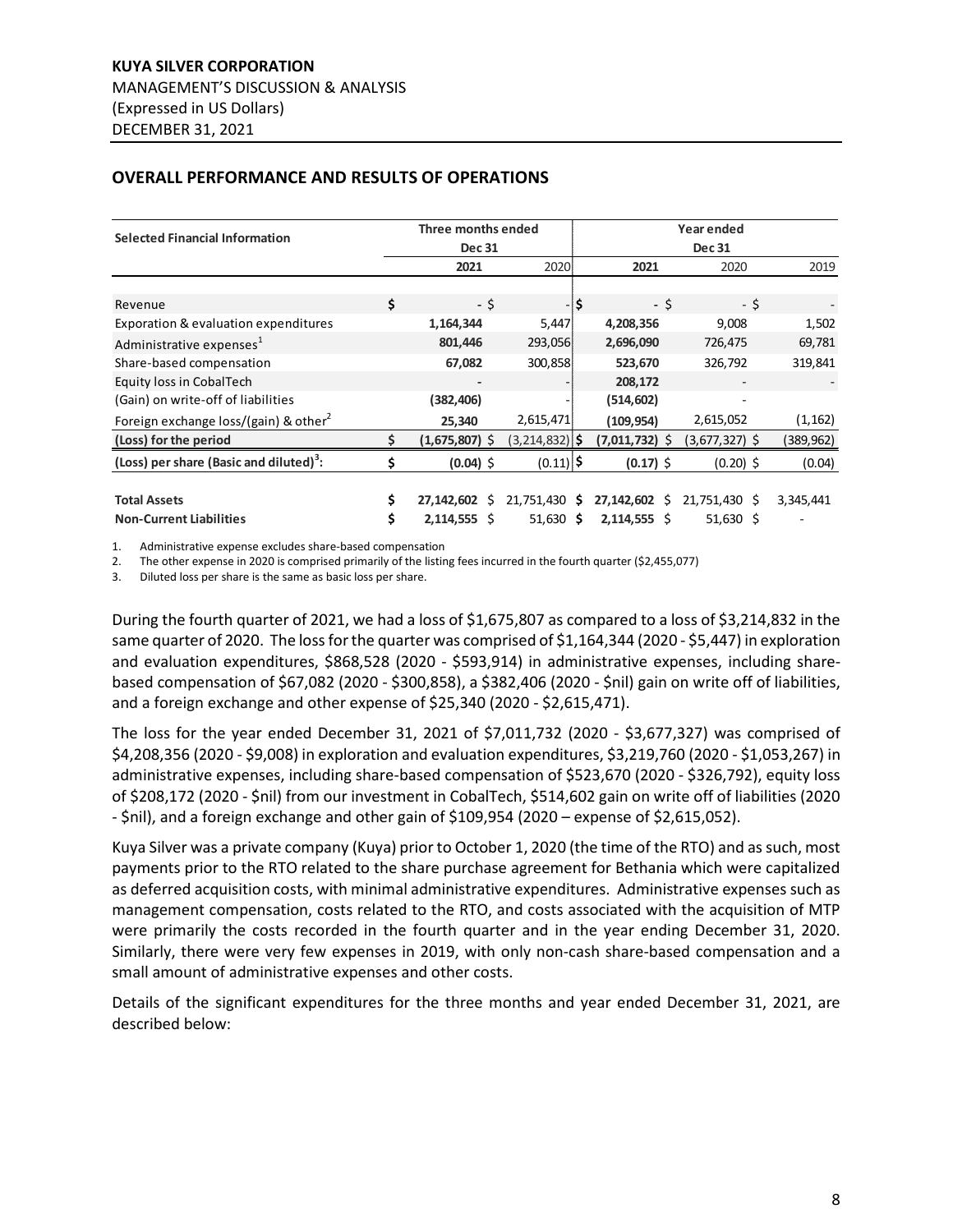#### Exploration and Evaluation Expenditures

The exploration and evaluation expenditures incurred during the quarter and year ended December 31, 2021, were as follows:

|                                                | Three months ended   |  | <b>Year Ended</b> |              |    |          |
|------------------------------------------------|----------------------|--|-------------------|--------------|----|----------|
| <b>Exploration and evaluation expenditures</b> | <b>Dec 31</b>        |  |                   | December 31  |    |          |
|                                                | 2021                 |  | 2020 <sup>1</sup> | 2021         |    | $2020^1$ |
| <b>Bethania Silver Project</b>                 |                      |  |                   |              |    |          |
| Civil works and engineering                    | \$<br>314,054 \$     |  | $5,102$ \$        | 1,458,020 \$ |    | 5,102    |
| Geology and drilling                           | 123,002              |  |                   | 960,492      |    |          |
| Operations and supplies                        | 118,098              |  | 345               | 384,821      |    | 345      |
| Property maintenance, licences and rights      | 3,216                |  |                   | 50,106       |    | 3,561    |
| Safety and environment                         | 2,824                |  |                   | 91,792       |    |          |
| Value Added Tax ("VAT")                        | 117,700              |  |                   | 594,116      |    |          |
| Wages and benefits                             | 62,944               |  |                   | 246,503      |    |          |
|                                                | 741,838              |  | 5,447             | 3,785,850    |    | 9,008    |
| <b>Kerr</b>                                    |                      |  |                   |              |    |          |
| Geology and drilling                           | 23,488               |  |                   | 23,488       |    |          |
| Operations and supplies                        | 1,540                |  |                   | 1,540        |    |          |
| Property maintenance, licenses and rights      | 5,824                |  |                   | 5,824        |    |          |
| Safety and environment                         | 19,328               |  |                   | 19,328       |    |          |
|                                                | 50,180               |  |                   | 50,180       |    |          |
| <b>Silver Kings JV</b>                         |                      |  |                   |              |    |          |
| Geology and drilling                           | 234,839              |  |                   | 256,726      |    |          |
| Operations and supplies                        | 32,281               |  |                   | 32,281       |    |          |
| Wages and benefits                             | 105,206              |  |                   | 202,494      |    |          |
| Expense recovery from Electra                  |                      |  |                   | (119, 175)   |    |          |
|                                                | 372,326              |  |                   | 372,326      |    |          |
| Total                                          | \$<br>$1,164,344$ \$ |  | $5,447$ \$        | 4,208,356    | \$ | 9,008    |

1. There were minimal expenses in the 2020 comparative periods: the acquisition of MTP was not completed until December 15, 2020; the Kerr Project and Silver Kings JV were new in 2021.

2. Exploration &evaluation expenditures incurred on Kerr prior to September 30, 2021 are not included in this table but are included in Equity loss in CobalTech.

#### **Bethania Silver Project**

Exploration activities at Bethania started in the first quarter of 2021, ramping up over the second quarter with the execution of Phase 1 of the drill program, engineering design work for the Bethania expansion and other costs related to advancing the studies for the development of the project. In the second half of the year, the focus was on advancing the design and engineering of the processing plant, tailings storage facility and other engineering tasks as well as drilling and resource modelling work for the mineral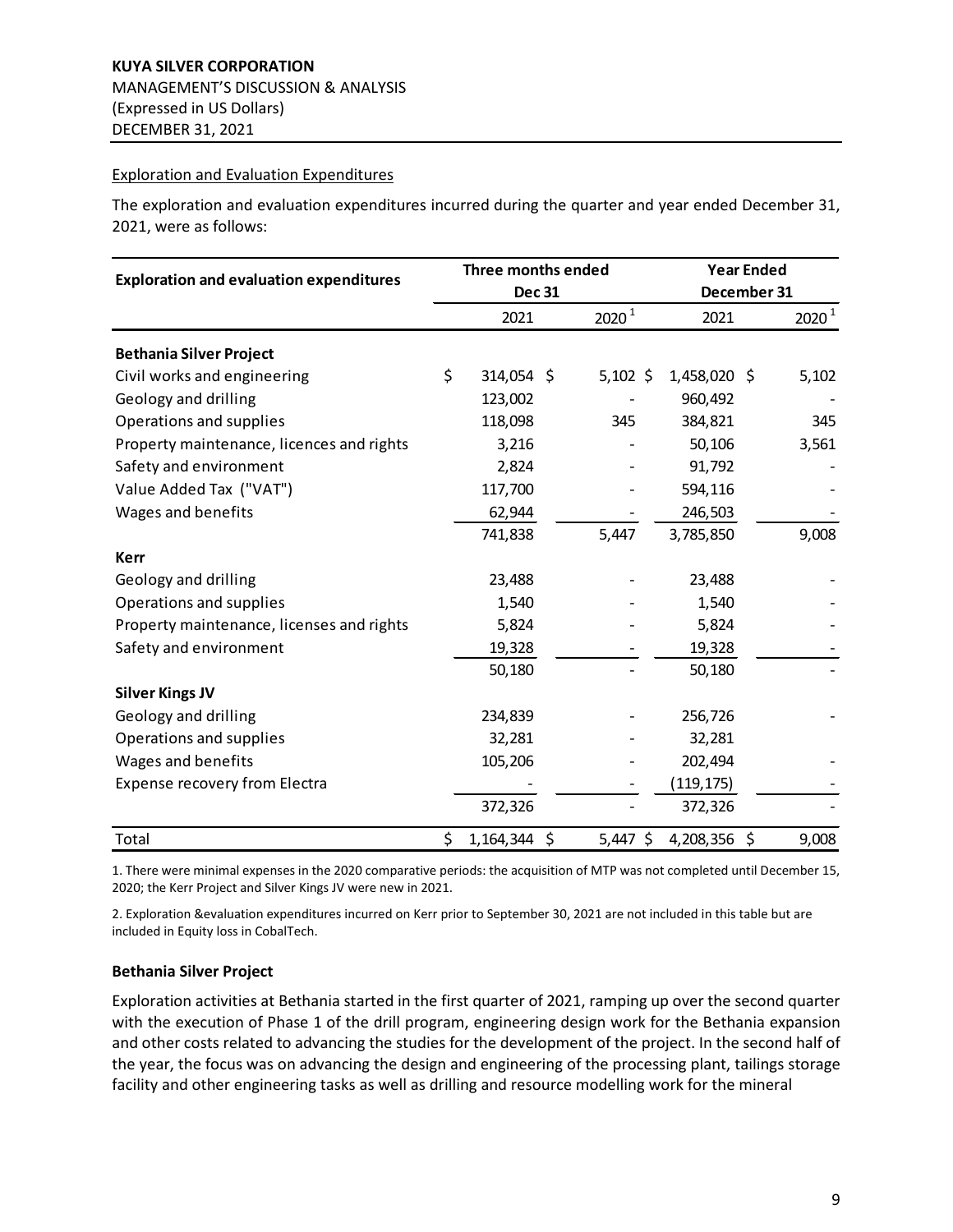resource estimate (results announced January 6, 2022, Technical Report filed February 22,2022) and forthcoming PEA for the Bethania Silver Project.

## **Silver Kings Project**

Included in exploration and evaluation expenditures in the fourth quarter are costs for Silver Kings JV (\$372,326) and for the Kerr Project (\$50,180). With the acquisition of CobalTech on March 1, 2021, the Company started incurring exploration and evaluation expenditures in the second and third quarter of 2021 (in equity losses until consolidation of CobalTech on September 30, 2021). Following the payment of the first earn-in payment for the Silver Kings JV, the Company started incurring exploration and evaluation costs on that project.

We initiated our first drill program at the Kerr Project in April 2021, which was substantially completed in June. Of the work performed and costs incurred, CAD \$500,000 of expenditures were flow-through eligible and were renounced to Electra in the third quarter. This was followed by exploratory work on both the Kerr Project and Silver Kings JV, including regional airborne surveys, ground geophysical surveys and bedrock mapping, which were designed to refine target areas in preparation for the drill program at the Silver Kings JV.

The second drill program was designed to test the continuation of mineralization and new target areas at Silver Kings JV property and took place in the fourth quarter of 2021. The cost of this second drill program for the fourth quarter and year ended December 31, 2021 were \$372,326 (net of recoveries from Electra).

During the fourth quarter, the Company also completed an NI 43-101 Technical Report on the Silver Kings Project with an effective date of September 5, 2021 and was filed on SEDAR on December 3, 2021.

|                                  | Three months ended |            | <b>Year Ended</b> |           |  |  |
|----------------------------------|--------------------|------------|-------------------|-----------|--|--|
| <b>Administrative Expenses</b>   | December 31        |            | December 31       |           |  |  |
|                                  | 2021               | 2020       | 2021              | 2020      |  |  |
| Administrative costs             | \$<br>$10,713$ \$  | $6,709$ \$ | 43,079 \$         | 6,709     |  |  |
| Consulting fees                  |                    | 18,307     | 89,931            | 23,457    |  |  |
| Directors' fees                  | 19,835             | 22,632     | 91,425            | 22,632    |  |  |
| Filing fees                      | 6,738              | 26,215     | 32,013            | 35,067    |  |  |
| Management fees                  | 16,364             | 85,678     | 237,619           | 298,230   |  |  |
| Marketing and investor relations | 70,877             | 31,236     | 303,788           | 39,596    |  |  |
| Office and miscellaneous         | 162,098            | 37,839     | 383,054           | 38,615    |  |  |
| Professional fees                | 175,395            | 53,954     | 466,773           | 251,197   |  |  |
| Share-based compensation         | 67,082             | 300,858    | 523,670           | 326,792   |  |  |
| Shareholder communication        | 2,094              | 4,003      | 13,964            | 4,489     |  |  |
| Transfer agent                   | 1,871              | 4,206      | 9,956             | 4,206     |  |  |
| Travel                           | 47,966             | 2,277      | 209,669           | 2,277     |  |  |
| Wages and benefits               | 287,495            |            | 814,819           |           |  |  |
|                                  | 868,528\$          | 593,914 \$ | 3,219,760 \$      | 1,053,267 |  |  |

#### Administrative Expenses

Administrative expenses of \$868,528 were incurred in the three months ended December 31, 2021 as compared to \$593,914 in the same period in 2020. For the year, the costs were \$3,219,760 in 2021 (2020 - \$1,053,267). Kuya Silver became a publicly traded company in October of 2020 and with the closing of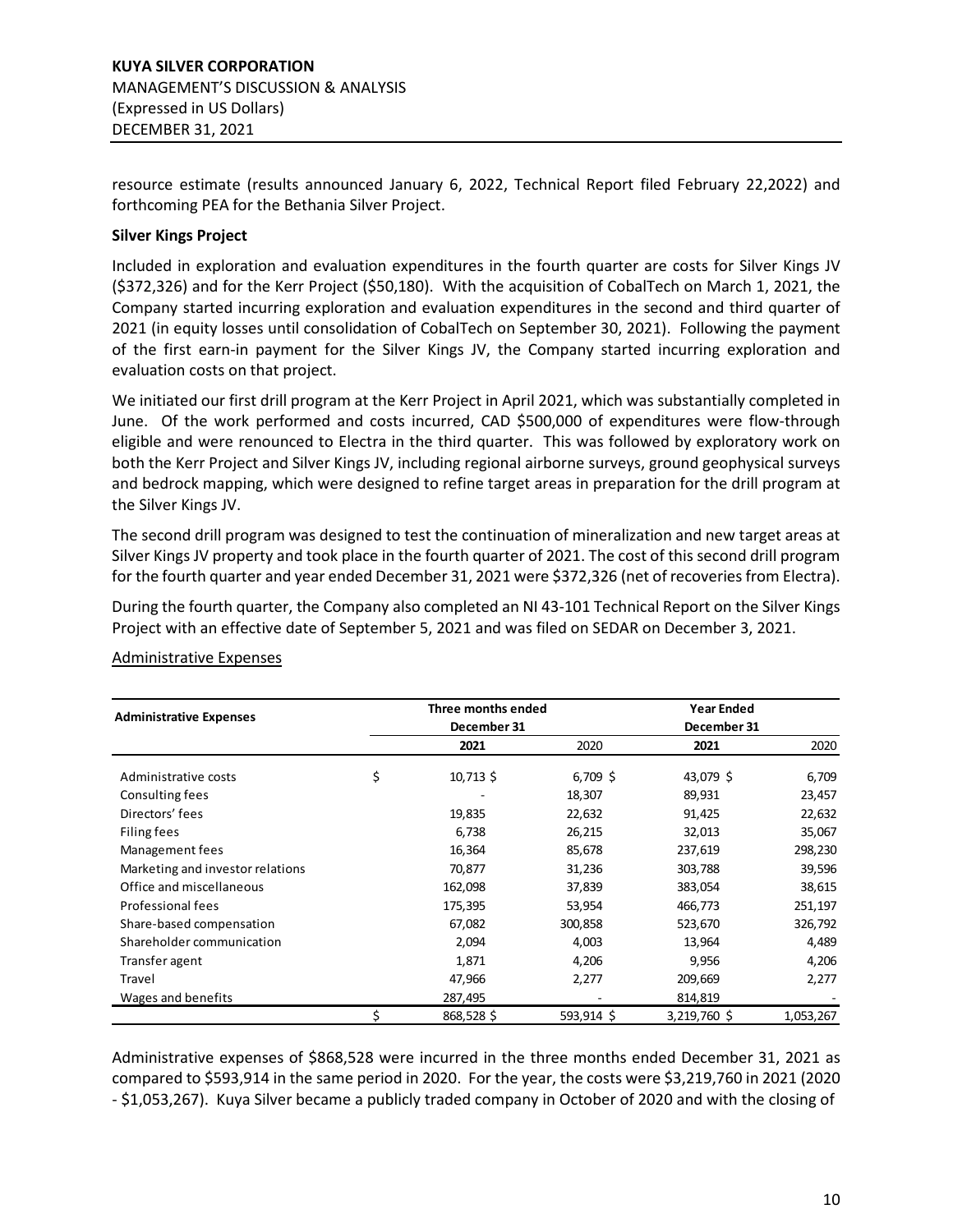the acquisition of MTP on December 15, 2020, and subsequently, the addition of the Silver Kings Project, started growing and adding personnel, incurring expenses in 2021 that were previously minimal or not experienced including:

- Wages and benefits to account for employees at corporate office as well as in Peru,
- Office and miscellaneous expenditures in Peru for running operations and for the Toronto Head Office,
- Costs associated with being a public company that were non-existent or minimal in the prior periods include share-based compensation expense, directors' fees, transfer agent and shareholder communications,
- Marketing and investor relations fees and associated travel to promote the Company.

#### Equity Loss in CobalTech

An equity loss of \$208,172 was recorded for the year ended December 31,2021 (2020-nil) from our interest in CobalTech, representing the Company's 100% share of the exploration and evaluation expenditures incurred in CobalTech less the CAD \$500,000 of flow-through eligible expenditures on the mineral properties comprising the Kerr Assets that the Company renounced to Electra effective September 30, 2021. As the Class A shares held by Electra were redeemed effective September 30, 2021, CobalTech was consolidated into the Company as at September 30, 2021 and the net loss for CobalTech from March 1, 2021 to September 30,2021 was recorded as an equity loss. From the fourth quarter onwards, CobalTech became a wholly owned subsidiary of the Company and the financial results were fully consolidated. Prior to signing of the agreement with Electra (March 1, 2021), the Company had no interest in the Silver Kings Project and therefore, these costs were \$nil in 2020.

#### Gain on write-off of liabilities

In the fourth quarter of 2021, we recorded a gain of \$382,406 (\$514,602 for the year ended December 31, 2021) for liabilities (prior to 2016) that were written off in Peru that are no longer considered payable. No amounts were written off for liabilities in 2020.

#### Foreign exchange loss/(gain) and other

During the quarter ended December 31, 2021, we had a foreign exchange loss of \$25,340 (2020 - \$172,263). While the Peruvian sol ("PEN") depreciated overall during 2021, depreciating from 0.274 to 0.250 (PEN/USD), it experienced some modest gains in the fourth quarter of 2021, increasing from 0.247 to 0.250 (PEN/USD), while for the year, we had an overall foreign exchange gain of \$103,542. Included in the other income for 2021 is also a small amount of interest income for the year of \$6,412 (2020 - \$12,288).

In 2020, included in other income were \$2,455,077 (non-cash) costs recognized in connection with the RTO and recorded as listing fees.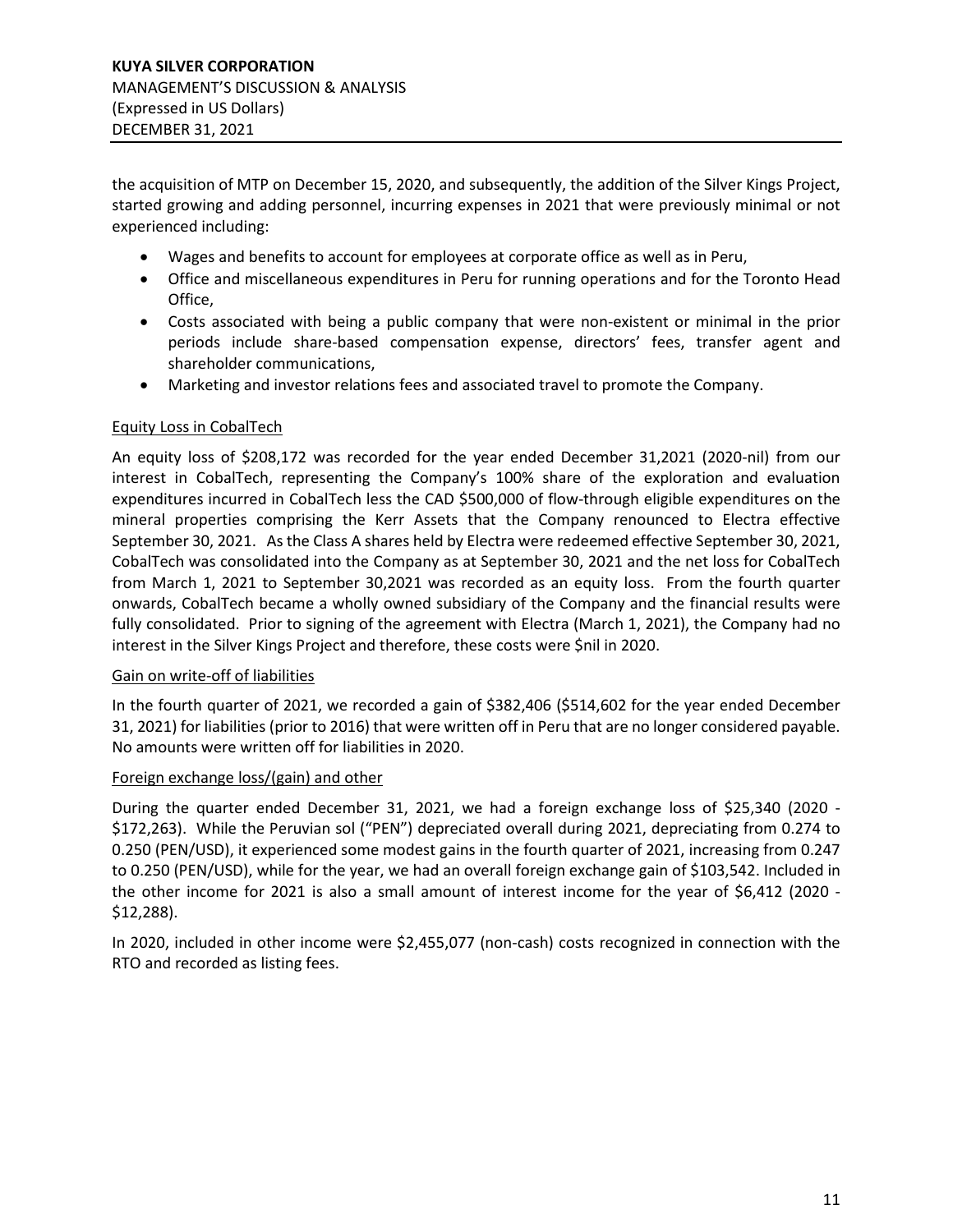## <span id="page-11-0"></span>**CUMULATIVE EXPLORATION AND EVALUATION COSTS**

| Project                                   |    | <b>Bethania</b><br><b>Silver</b><br>Project | <b>Kerr</b> |             | <b>Silver</b><br><b>Kings JV</b> | <b>Total</b> |
|-------------------------------------------|----|---------------------------------------------|-------------|-------------|----------------------------------|--------------|
|                                           |    |                                             |             |             |                                  |              |
| Civil works and engineering               | \$ | $1,463,122$ \$                              |             | - \$        | - \$                             | 1,463,122    |
| Geology and drilling                      |    | 960,492                                     | 23,488      |             | 256,726                          | 1,240,706    |
| Operations and supplies                   |    | 385,166                                     | 1,540       |             | 32,281                           | 418,987      |
| Property maintenance, licences and rights |    | 53,667                                      | 5,824       |             | $\overline{\phantom{a}}$         | 59,491       |
| Safety and environment                    |    | 91,792                                      | 19,328      |             | $\overline{\phantom{a}}$         | 111,120      |
| Value Added Tax ("VAT")                   |    | 594,116                                     |             |             |                                  | 594,116      |
| Wages and benefits                        |    | 246,503                                     |             |             | 202,494                          | 448,997      |
| <b>Expense Recovery from Electra</b>      |    |                                             |             |             | (119,175)                        | (119,175)    |
| Total                                     | Ś. | 3,794,858 \$                                |             | $50,180$ \$ | 372,326 \$                       | 4,217,364    |

1) Cumulative costs are as follows: Bethania Silver Project, since acquisition of 100% on December 15, 2020; Kerr, since September 30, 2021 (consolidation date); Silver Kings JV, since September 1, 2021 (initial earn-in payment date).

#### <span id="page-11-1"></span>**SUMMARY OF QUARTERLY FINANCIAL RESULTS**

The following table sets out selected unaudited quarterly financial information for the most recent eight quarters. The amounts presented have been prepared in accordance with IFRS for all eight quarters.

|                                                    |          |                          | 2021       |            |         |           | 2020    |        |        |
|----------------------------------------------------|----------|--------------------------|------------|------------|---------|-----------|---------|--------|--------|
|                                                    |          | Q4                       | Q3         | Q2         | Q1      | Q4        | Q3      | Q2     | Q1     |
| <b>Selected Financial Information</b>              |          |                          |            |            |         |           |         |        |        |
| Revenue                                            | \$       | $\overline{\phantom{a}}$ |            |            |         |           |         |        |        |
| <b>Exporation &amp; evaluation expenditures</b>    |          | 1.164.344                | 1,391,228  | 1.440.156  | 212,628 | 5,447     |         |        | 3,561  |
| Administrative expenses <sup>1</sup>               | \$       | 801,446                  | 733,687    | 649,662    | 511,295 | 293,056   | 363,422 | 43,441 | 26,556 |
| Share-based compensation                           | Ś        | 67.082                   | 116,681    | 281,422    | 58,485  | 300.858   | 8,645   | 8,644  | 8,645  |
| Equity loss in CobalTech                           | \$       | $\sim$                   | 97.327     | 110,845    |         |           |         |        |        |
| (Gain) on write-off of liabilities                 | Ś        | (382, 406)               | (132, 196) |            |         |           |         |        |        |
| Foreign exchange (gain) loss and other $^{2,3}$    |          | 25,340                   | (34, 158)  | (221, 635) | 120,499 | 2,615,471 | (56)    | (53)   | (310)  |
| Loss for the period                                |          | 1,675,807                | 2,172,568  | 2,260,450  | 902,907 | 3,214,832 | 372,011 | 52,032 | 38,452 |
| $(Loss)$ per share - Basic and diluted $\ddot{}$ : | \$/share | (0.04)                   | (0.05)     | (0.06)     | (0.02)  | (0.11)    | (0.02)  | (0.00) | (0.00) |

1. Administrative expense excludes share-based compensation

2. Other includes items such as interest income, listing fees (Q4 2020) and other expenses

3. Listing fees in the fourth quarter of 2020 were \$2,455,077

4. Diluted loss per share is the same as basic loss per share.

The costs incurred by Kuya Silver in 2020 are not directly comparable to the costs in 2021, as the Company was privately held until the RTO in the fourth quarter of 2020 and had minimal administrative costs and share-based compensation expense until that time. In the third and fourth quarter of 2020, the expenses and fees incurred related primarily to the RTO as well as some costs associated with the acquisition of MTP and share based compensation expense.

The first quarter of 2021 was when the Company started ramping up activities at the Bethania Silver Project, hiring management personnel in Toronto and Peru and incurring additional administrative costs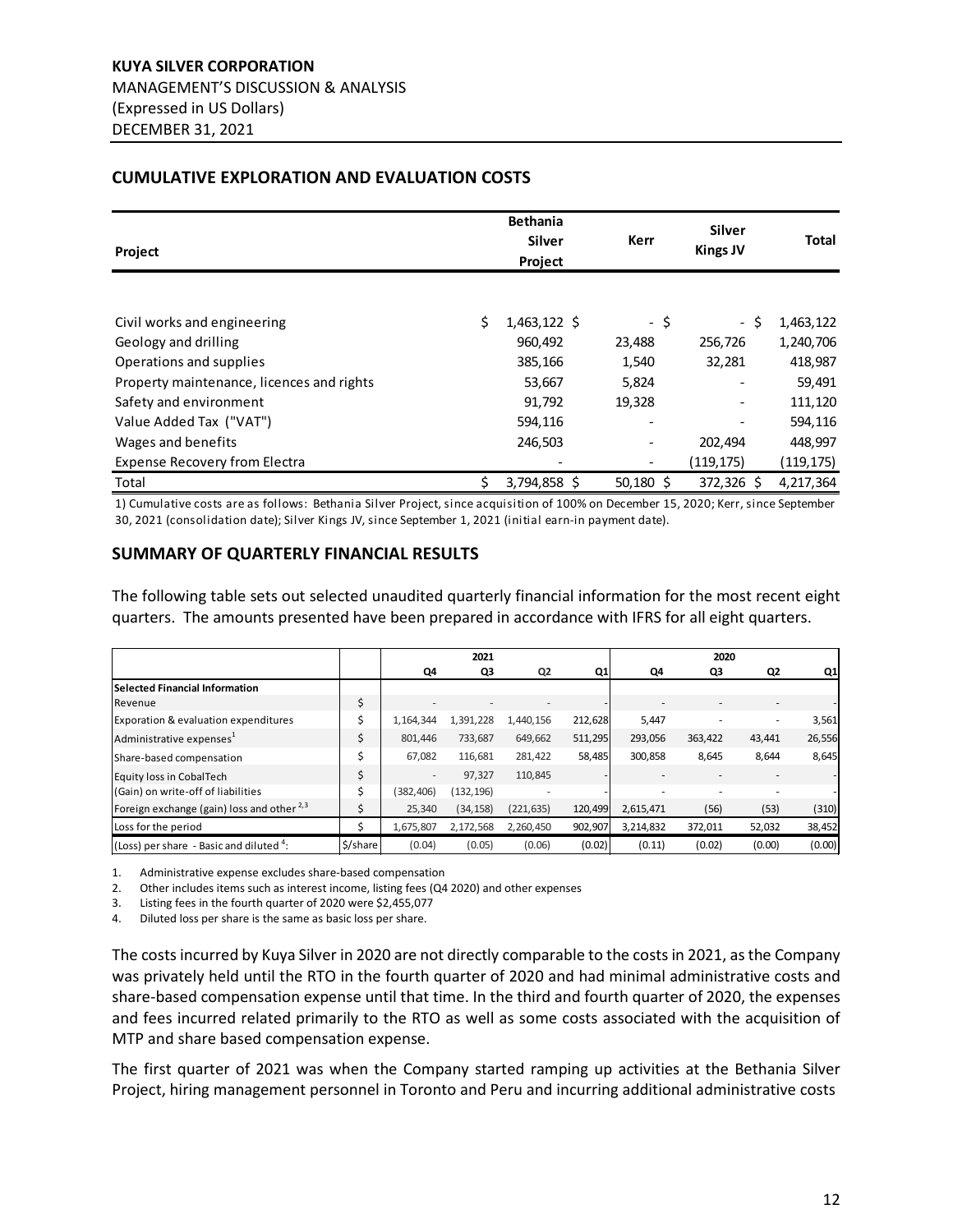associated with being a publicly traded company. As the Company continued to grow during 2021, costs trended generally upwards in line with hiring, and growing the Company.

Exploration and evaluation costs in 2021 include costs for our Bethania Silver Project, our Kerr Project and the Silver Kings JV. The drill program at Bethania and the advancement of the design of the mine and processing plant, exploration and evaluation expenses trended higher in the second and third quarter, ramping down in the fourth quarter. With the acquisition of CobalTech on March 1, 2021, the Company started incurring exploration and evaluation expenditures in the second and third quarter of 2021 (in equity losses until consolidation of CobalTech on September 30, 2021 and thereafter in evaluation and exploration expenses). Subsequent to the payment of the first earn-in payment for the Silver Kings JV, the Company also started incurring exploration and evaluation expenditures on that project.

|                                                               | Year ended             | Year ended    |
|---------------------------------------------------------------|------------------------|---------------|
|                                                               | 31-Dec-21              | 31-Dec-20     |
| CASH FLOWS FROM (USED IN) OPERATING ACTIVITIES                |                        |               |
| Loss for the period                                           | \$<br>$(7,011,732)$ \$ | (3,677,327)   |
| Items not involving cash                                      | 188,005                | 2,954,477     |
| Change in non-cash working capital                            | (619, 963)             | 7,893         |
| Net cash used in operating activities                         | (7,443,690)            | (714, 957)    |
| CASH FLOWS FROM (USED IN) INVESTING ACTIVITIES                |                        |               |
| Investment in and advances to CobalTech                       | (1,092,861)            |               |
| Acquisition of buildings and equipment                        | (281, 985)             |               |
| Acquisition of exploration & evaluation assets                | (858, 500)             |               |
| Cash acquired through acquisition of CobalTech                | 7,555                  |               |
| Acquisition of MTP                                            |                        | (4, 191, 822) |
| Deferred acquisition costs                                    |                        | (1,383,166)   |
| Net cash used in investing activities                         | (2, 225, 791)          | (5,574,988)   |
| CASH FLOWS FROM (USED IN) FINANCING ACTIVITIES                |                        |               |
| Proceeds from issuance of share capital                       | 7,650,175              | 9,808,169     |
| Share issue costs                                             | (567, 961)             | (678, 044)    |
| Proceeds from short term credit facility                      |                        | 378,644       |
| Net proceeds/(Repayment) of related party loans               | (158, 012)             | 78,549        |
| <b>Funds received from Miramont</b>                           |                        | 1,102,761     |
| Net cash provided by financing activities                     | 6,924,202              | 10,690,079    |
| Change in cash, net of the effect of foreign exchange on cash | (2,751,951)            | 4,824,484     |
| Cash, beginning of period                                     | 4,904,562              | 80,078        |
| Cash, end of period                                           | \$<br>2,152,611 \$     | 4,904,562     |

#### <span id="page-12-0"></span>**LIQUIDITY AND CAPITAL RESOURCES**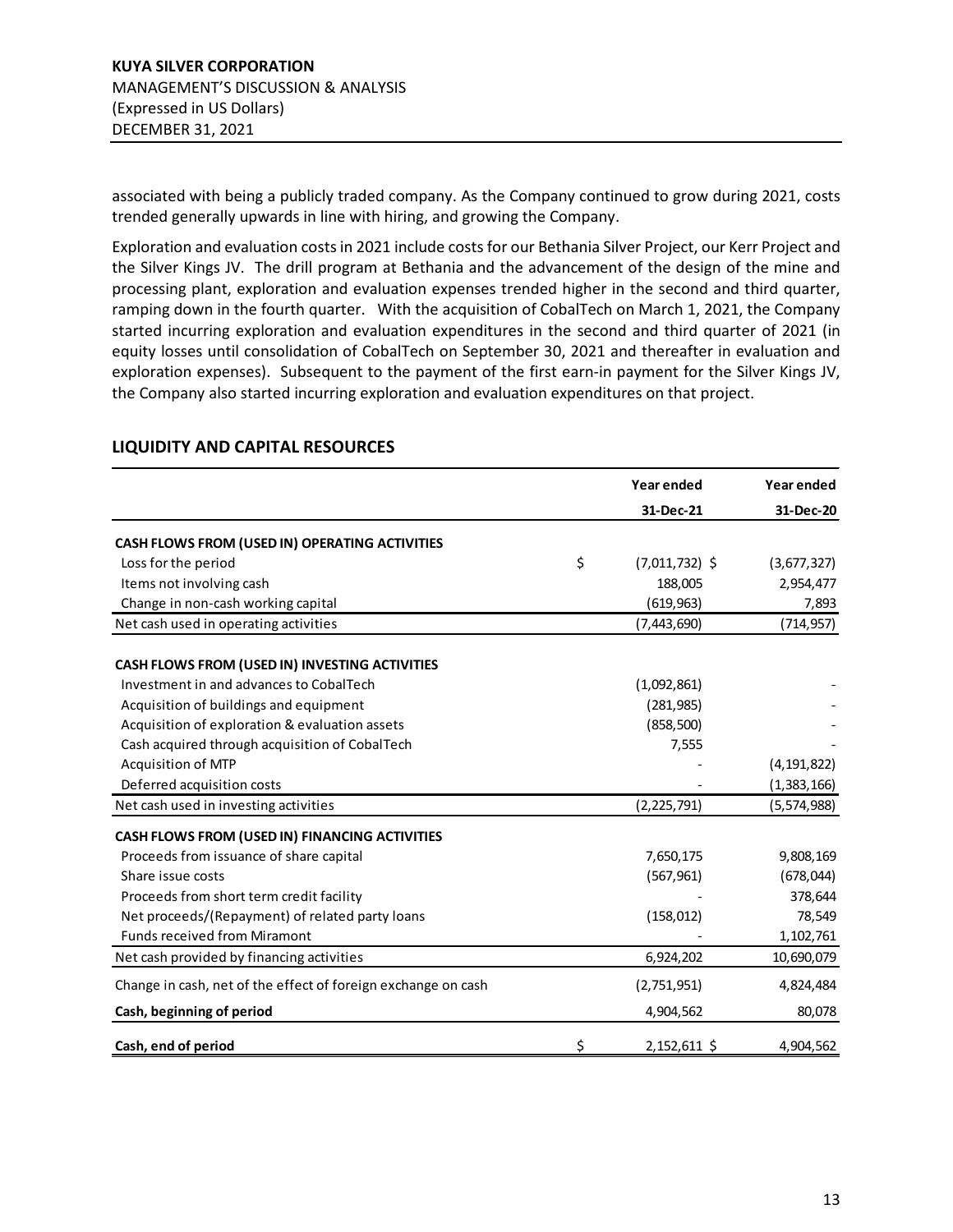The Company's cash position was \$2,152,611 as at December 31, 2021 compared to \$4,904,562 as at December 31, 2020, a decrease of \$2,751,951. The Company's current cash position consists of funds raised in June 2021 of \$7,542,135 (CAD \$9.2 million) from the bought deal private placement of units, less share issuance costs of \$567,961, and option and performance warrants exercises of \$108,040 offset by the various cash outflows to December 31, 2021. The funds raised from the June 2021 private placement were spent in accordance with the planned use of proceeds for that financing for development activities at Bethania and for general working capital purposes.

The net decrease in cash for the year ended December 31, 2021 was comprised of net cash from financing activities (2021 - \$6,924,202; 2020 - \$10,690,079), offset by expenditures on operating activities (2021 - \$7,443,690; 2020 - \$714,957) and investing activities (2021 - \$2,225,791; 2020 - \$5,574,988).

Net working capital was \$792,136 as at December 31, 2021, compared to working capital of \$2,801,457 as at December 31, 2020 as shown below.

|                            | As at Dec 30,     | As at Dec 31, |
|----------------------------|-------------------|---------------|
| <b>Working Capital</b>     | 2021              | 2020          |
| Current assets             | $2,436,765$ \$    | 5,013,737     |
| <b>Current liabilities</b> | $1,644,629$ \$ \$ | 2,212,280     |
| Net working capital        | 792,136 \$\$      | 2,801,457     |

The Company's continuation as a going concern is dependent upon its ability to complete financings sufficient to meet current and future obligations, the successful results from its business activities, and its ability to operate profitably and generate funds. Existing cash at December 31, 2021 of \$2,152,611 is sufficient to meet some of the Company's short-term administrative costs, however additional funding will be needed to continue to fund ongoing administrative costs, exploration and evaluation related expenditures and advancement of the Bethania Silver Project and the Silver Kings Project.

Kuya Silver is continuing to explore various potential sources of financing, but there is no certainty that any additional financings will be completed**.** These factors indicate the existence of material uncertainty which may cast significant doubt on the Company's ability to continue as a going concern. Different bases of measurement may be appropriate if the Company is not expected to continue operations for the foreseeable future.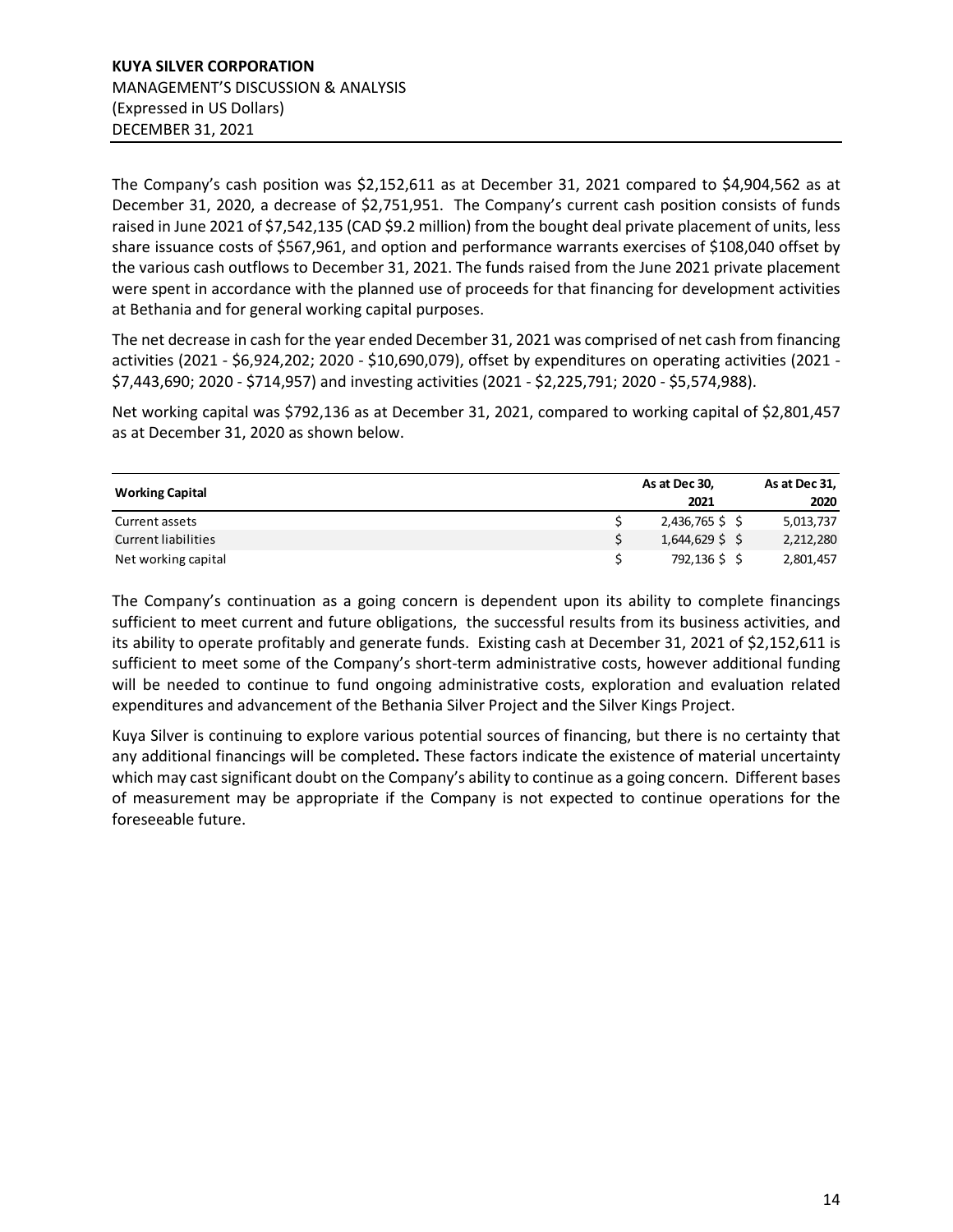#### <span id="page-14-0"></span>**TRANSACTIONS WITH RELATED PARTIES**

We have identified the members of our Board of Directors and certain senior officers as our key management personnel. The following summarizes the Company's related party transactions with those parties during the three months and year ended December 31, 2021 and 2020:

| <b>Related Party Transactions</b>                 | Three months ended<br><b>Dec 31</b> | Year ended<br><b>Dec 31</b> |         |         |
|---------------------------------------------------|-------------------------------------|-----------------------------|---------|---------|
|                                                   | 2021                                | 2020                        | 2021    | 2020    |
| Compensation, Management                          | 164,031 \$                          | 53,857                      | 395,995 | 181,357 |
| Compensation, Directors                           | 18,826                              | 22,632                      | 87,787  | 22,632  |
| Share-based compensation, Management <sup>1</sup> | 32,296                              | 47,351                      | 139,578 | 47,351  |
| Share-based compensation, Directors <sup>1</sup>  | 26,838                              | 88,539                      | 208.123 | 88,539  |
|                                                   | 241,991 \$                          | 212,379                     | 831,483 | 339,879 |

1) Share-based compensation for management and directors represent the fair value using the Black-Scholes option pricing model of vested options

As at December 31, 2021, included in accounts payable and accrued liabilities was \$19,643 (2020 - \$170,878) owing to officers and directors.

During the year ended December 31, 2021, a director was repaid \$158,012 (2020 - \$160,792) for advances made to Kuya in prior years (in the form of shareholder loans); no amounts were advanced to the Company in 2021 (2020 - \$239,341). These unsecured loans were due on demand and bore no interest. As at December 31, 2021, the balance of these shareholder loans was \$nil (2020 - \$156,990).

In addition to management personnel, we have also identified a company which provides engineering and subcontractor services to our operations in Peru as a related party. During the year ended December 31, 2021, administrative costs and exploration & evaluation expenditures of \$237,356 was paid or accrued to this company (2020- \$nil).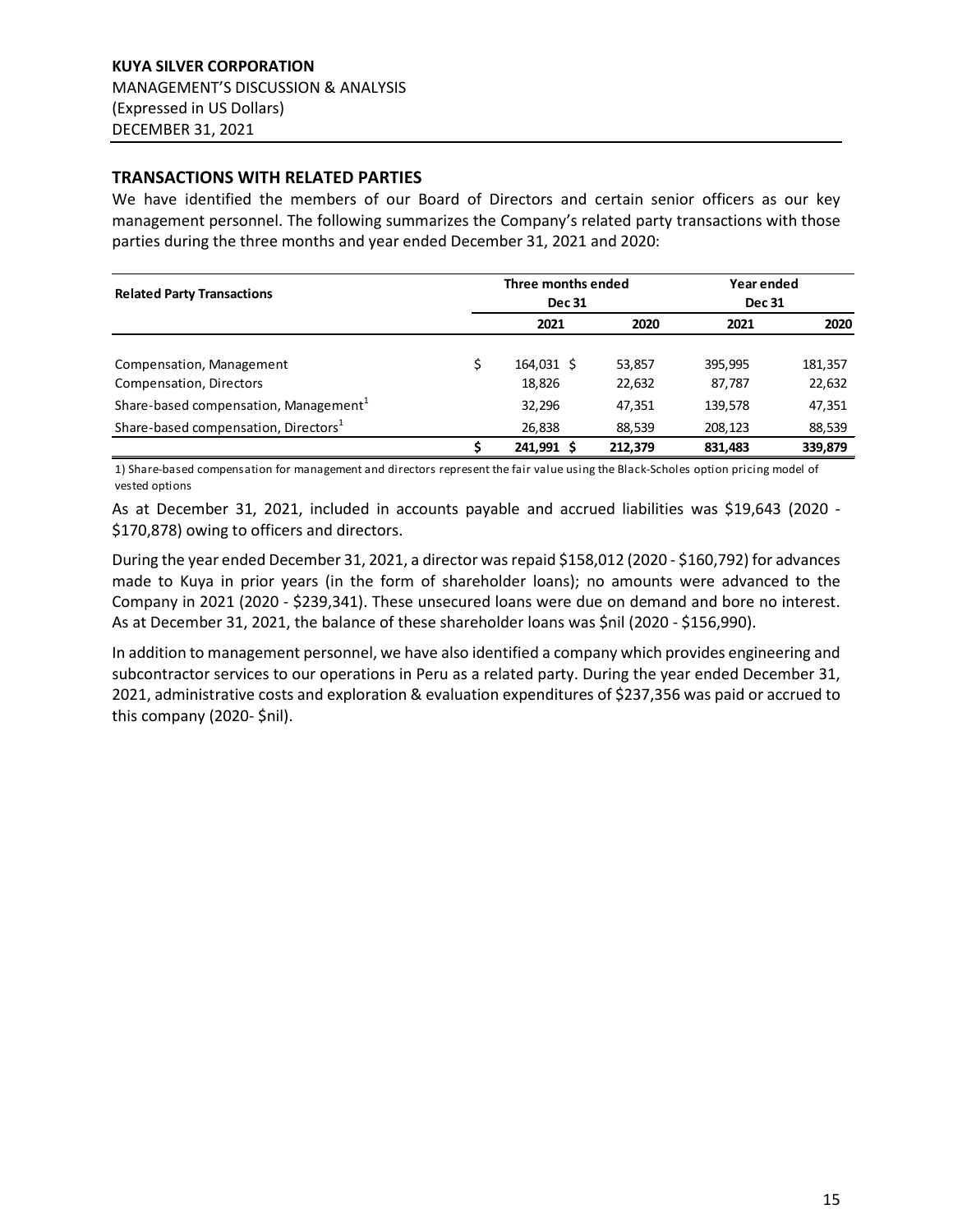#### **SHARE CAPITAL INFORMATION**

 $\overline{r}$ 

The authorized capital of the Company consists of an unlimited number of common shares without par value and an unlimited number of preferred shares without par value. As at April 19, 2022, there were no preferred shares issued and outstanding. Changes in common shares, options and warrants outstanding from December 31, 2021 to the Report Date are summarized below.

|                                                | <b>Number of common</b> |
|------------------------------------------------|-------------------------|
| Common shares                                  | shares                  |
| Balance as at December 31,2021 and Report Date | 45,279,981              |

| <b>Stock options</b>             | <b>Number of options</b> |
|----------------------------------|--------------------------|
| Balance as at December 31, 2021  | 1,542,500                |
| Granted                          | 577,500                  |
| <b>Balance as at Report Date</b> | 2,120,000                |
|                                  |                          |

| <b>Share purchase warrants</b>                  | <b>Number of warrants</b> |
|-------------------------------------------------|---------------------------|
| Balance as at December 31, 2021 and Report Date | 2,421,325                 |

 $\overline{\mathsf{T}}$ 

┑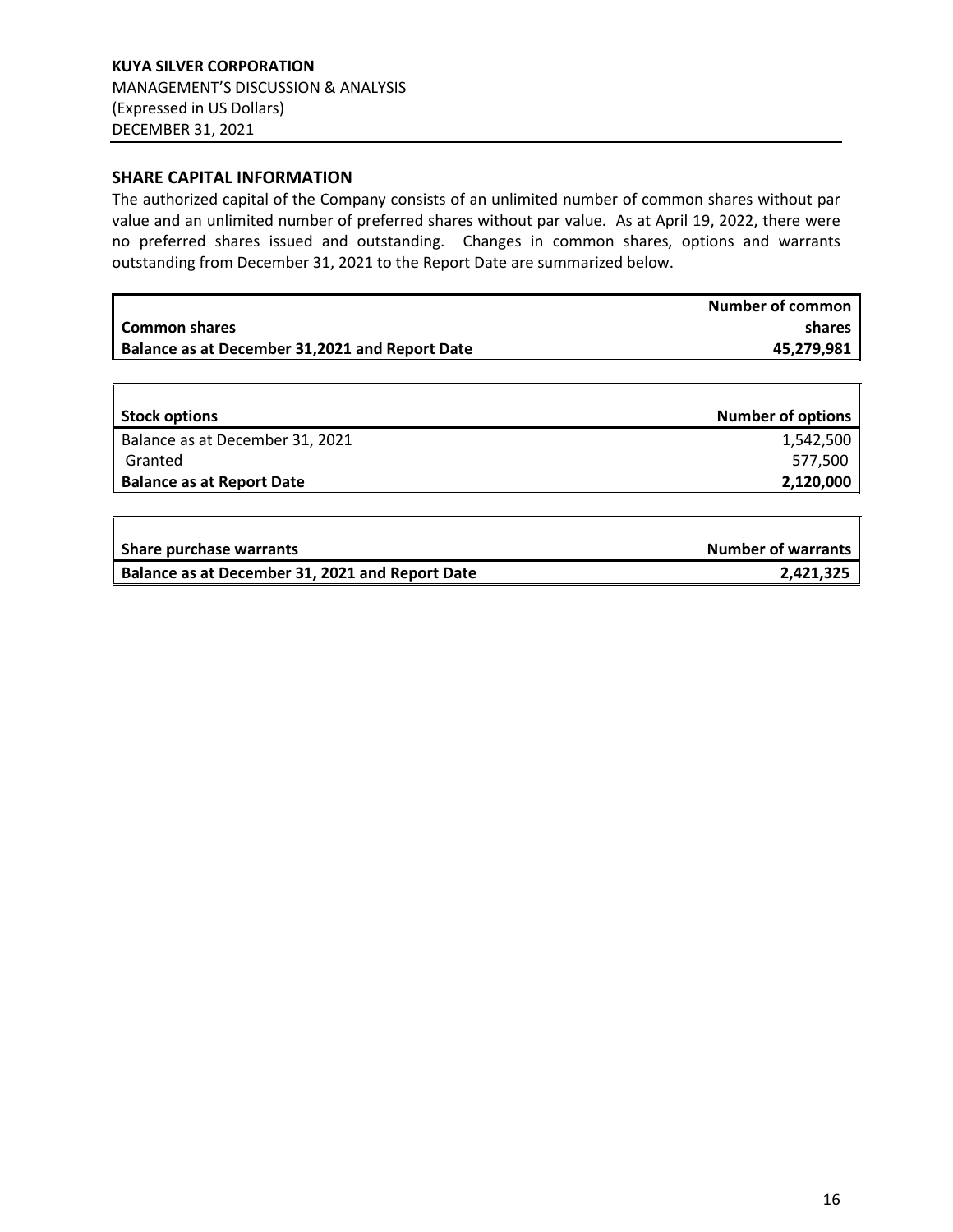## <span id="page-16-0"></span>**CAPITAL & FINANCIAL RISK MANAGEMENT**

#### **Capital Management**

The Company defines capital as cash, debt, and the components of shareholders' equity. The Company's objectives when managing capital are to identify, pursue, and complete the exploration and development of its exploration and evaluation assets, to maintain financial strength, to meet its on-going liabilities, to continue as a going concern, to maintain creditworthiness, and to maximize returns for shareholders over the long term.

Kuya Silver manages its capital in a manner consistent with the risk characteristics of the assets it holds. All financing, including equity and debt, are analyzed by management, and approved by the Board of Directors. The Company does not have any externally imposed capital requirements. There has been no significant change in the Company's objectives, policies, and processes for managing its capital during the year ended December 31, 2021.

#### **Off-Balance Sheet Arrangements**

The Company did not enter into any off-balance sheet arrangements or transactions during the period.

#### **Financial Instrument Risk**

The Company's Board of Directors has overall responsibility for the establishment and oversight of the Company's risk management framework. As at December 31, 2021, the Company's risk exposure and the impact on the Company's financial instruments are summarized below:

#### Credit risk

Credit risk is the risk that one party to a financial instrument will fail to discharge an obligation and cause the other party to incur a financial loss. The Company's credit risk is primarily attributable to its liquid financial assets, being cash and receivables. The Company's primary bank accounts are held with major Canadian banks and funds are transferred to the subsidiary's foreign bank accounts as required to cover current expenditures; this minimizes the risk to the Company. Receivables are primarily due from a government agency.

#### Liquidity risk

Liquidity risk is the risk that the Company will not be able to meet its financial obligations as they become due. The Company's approach to managing liquidity is through regular monitoring of cash requirements. When necessary, the Company obtains financing from various investors to ensure all future obligations are fulfilled. The Company has sufficient cash as at December 31, 2021 to settle its current liabilities as they come due, however, management estimates additional funds are required to continue current operations for the upcoming twelve months.

#### Market risk

Market risk is the risk that the fair value or future cash flows of a financial instrument will fluctuate because of changes in market prices. Market risk is comprised of three types of market price changes:

*Foreign currency exchange risk* – This risk relates to any changes in foreign currencies in which the Company transacts. The Company incurs costs for goods and services denominated in currencies other than the presentation currency and is subject to foreign currency risk on assets and liabilities denominated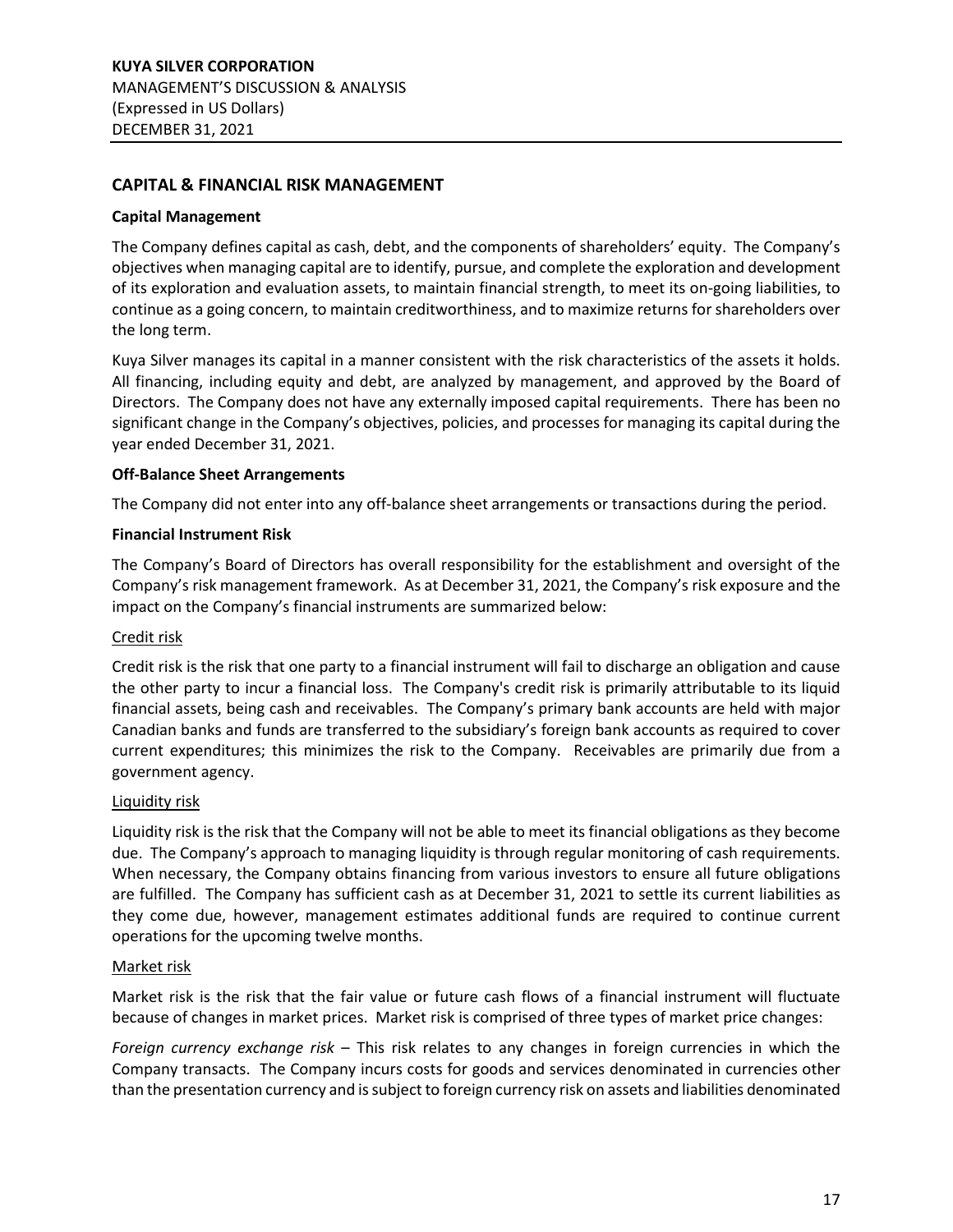in currencies other than the United States dollar. The effect of a 10% change in the foreign exchange rate on monetary balances held in USD dollar and soles accounts would be approximately \$85,000 recorded in profit or loss for the year ended December 31, 2021. The effect of a 10% change in the foreign exchange rate on monetary balances held in CAD dollar and soles accounts would be approximately \$125,000 recorded in other comprehensive income or loss for the year ended December 31, 2021.

*Interest rate risk* – This risk relates to the change in the borrowing rates of the Company. The Company is not exposed to interest rate risk as it does not have any significant financial instruments with interest rates, with the exception of cash. Interest earned on cash is based on prevailing bank account interest rates, which may fluctuate. A 1% increase or decrease in the interest rates would have a nominal impact for the year ended December 31, 2021.

*Price risk* – This risk relates to fluctuations in commodity and equity prices. The Company closely monitors commodity prices of precious and base metals, individual equity movements, and the stock market to determine the appropriate course of action to be taken by the Company. Fluctuations in pricing may be significant.

The Company does not currently use financial instruments designed to hedge these market risks.

#### Fair value hierarchy

The Company's financial instruments recorded at fair value require disclosure about how the fair value was determined based on significant levels of inputs described in the following hierarchy:

*Level 1* – Quoted prices are available in active markets for identical assets or liabilities as of the reporting date. Active markets are those in which transactions occur in sufficient frequency and value to provide pricing information on an ongoing basis.

*Level 2* – Pricing inputs are other than quoted prices in active markets included in level 1. Prices in level 2 are either directly or indirectly observable as of the reporting date. Level 2 valuations are based on inputs including quoted forward prices for commodities, time value and volatility factors, which can be substantially observed or corroborated in the marketplace.

*Level 3* – Valuations in this level are those with inputs for the asset or liability that are not based on observable market data.

The Company's financial instruments consist of cash, receivables, accounts payable and accrued liabilities, related party loans, and obligation to issue shares. The fair value of these financial instruments approximates their carrying values. Obligation to issue shares is measured at fair value using level 1 inputs.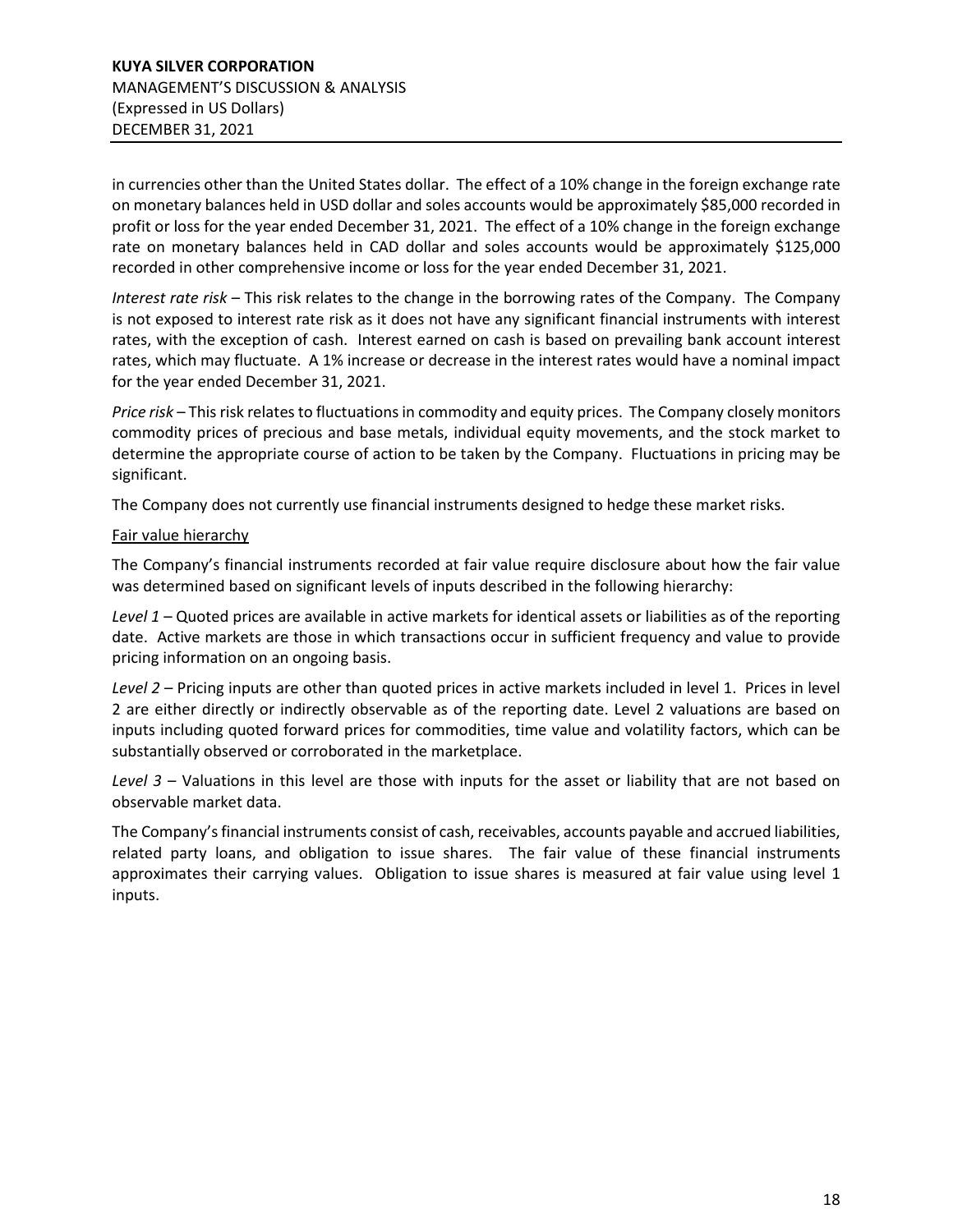## <span id="page-18-0"></span>**RISK FACTORS**

Kuya Silver is subject to the usual risks associated with a junior mineral exploration company and competesfor access to financing, specialized third party service providers and human capital against other exploration companies, some of whom may be better capitalized. While Kuya Silver has been successful in raising financing in the past, the construction and commissioning of a processing plant and tailings storage facility, and commencement of underground mining, if considered appropriate moving forward, will require substantial additional financing that is not guaranteed.

In addition to the foregoing, Kuya Silver is subject to a number of other risks and uncertainties which are listed below and disclosed in full detail under the heading "Risk Factors" in our AIF for the year ended December 31, 2021. These risks are not listed in any particular order and the list is not exhaustive. Additional risks and uncertainties not currently known to the Company, or those that it currently deems to be immaterial, may become material and adversely affect the Company's business. The realization of any of these risks may materially and adversely affect the Company's business, financial condition, results of operations and/or the market price of the Company's securities.

- Ability to Obtain Financing
- Permits
- Limited Operating History
- Exploration, Development & Operating Risks
- Political & Social Risk in Peru
- Fluctuating Metal Prices & Marketability of Metals and Concentrates
- Environmental Factors
- Mineral Resource Estimates are Inherently Uncertain
- Production Decision Without Identified Mineral Reserves
- Competition
- Dependence on Key Personnel
- Volatility of Share Price
- Lack of Dividends
- Risk of Dilution
- Insurance and Uninsured Risks
- Foreign Exchange
- Financial Reporting Standards and Internal Controls
- Growth Strategy
- Joint Venture Risk
- Title to Mineral Properties
- Surface Rights and Access
- Global Economic Conditions
- Covid-19 Pandemic
- Health & Safety
- Information Systems and Cybersecurity
- Climate Change
- Legal Proceedings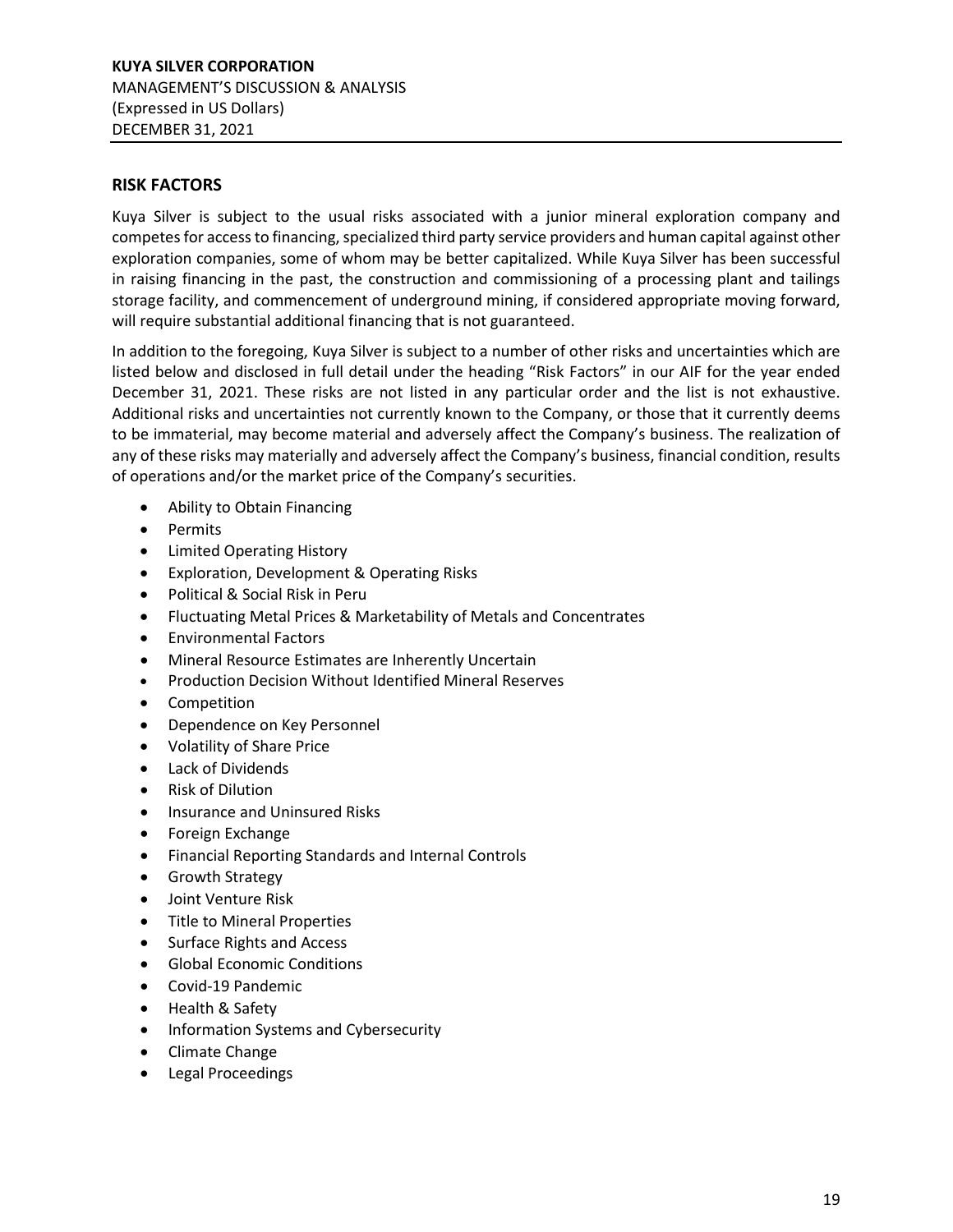- Reliance on Local Advisors
- Anti-Corruption and Anti-Bribery Laws
- Significant Shareholder Risk
- Fluctuation in the Price of Commodities
- Enforcement of Legal Rights Outside Canada
- Mine Closure Risks
- Conflicts of Interest
- Risk of Loss of Concentrate in Storage or Transit
- Unauthorized Mining

## <span id="page-19-0"></span>**ACCOUNTING DISCLOSURES**

#### **Significant estimates**

The preparation of consolidated financial statements requires the Company to make estimates and assumptions concerning the future. The Company's management reviews these estimates and underlying assumptions on an ongoing basis, based on experience and other factors, including expectations of future events that are believed to be reasonable under the circumstances. Revisions to estimates are adjusted for prospectively in the period in which the estimates are revised.

Critical accounting estimates are estimates and assumptions made by management that may result in a material adjustment to the carrying amount of assets and liabilities within the next financial year and are, but are not limited to, the following:

#### Valuation of share-based compensation

The Company uses the Black-Scholes option pricing model for valuation of share-based compensation. Option pricing models require the input of subjective assumptions including expected price volatility, interest rate and forfeiture rate. Changes in the input assumptions can materially affect the fair value estimate and the Company's earnings (loss) and equity reserves.

#### Accounting for acquisitions

The determination of fair value as of the acquisition date requires management to make certain estimates about future events, including, but not restricted to, fair value of assets including acquired mineral reserves and resources and ore stockpiles, exploration potential, reclamation provisions, future operating costs and capital expenditures, future metal prices, long-term foreign exchange rates and discount rates as well as the determination of fair value of consideration provided.

#### Estimated reclamation and closure costs

The Company's provision for reclamation and closure cost obligations represents management's best estimate of the present value of the future cash outflows required to settle the liability. The provision reflects estimates of future costs directly attributable to remediating the liability, inflation, movements in foreign exchange rates, and assumptions of risks associated with the future cash outflows, and the applicable risk-free interest rates for discounting future cash outflows. Changes in the factors above can result in a change to the provision recognized by the Company. To the extent the carrying value of the related mining property is not increased above its recoverable amount, changes to reclamation and closure cost obligations are recorded with a corresponding change to the carrying amounts of related mining properties.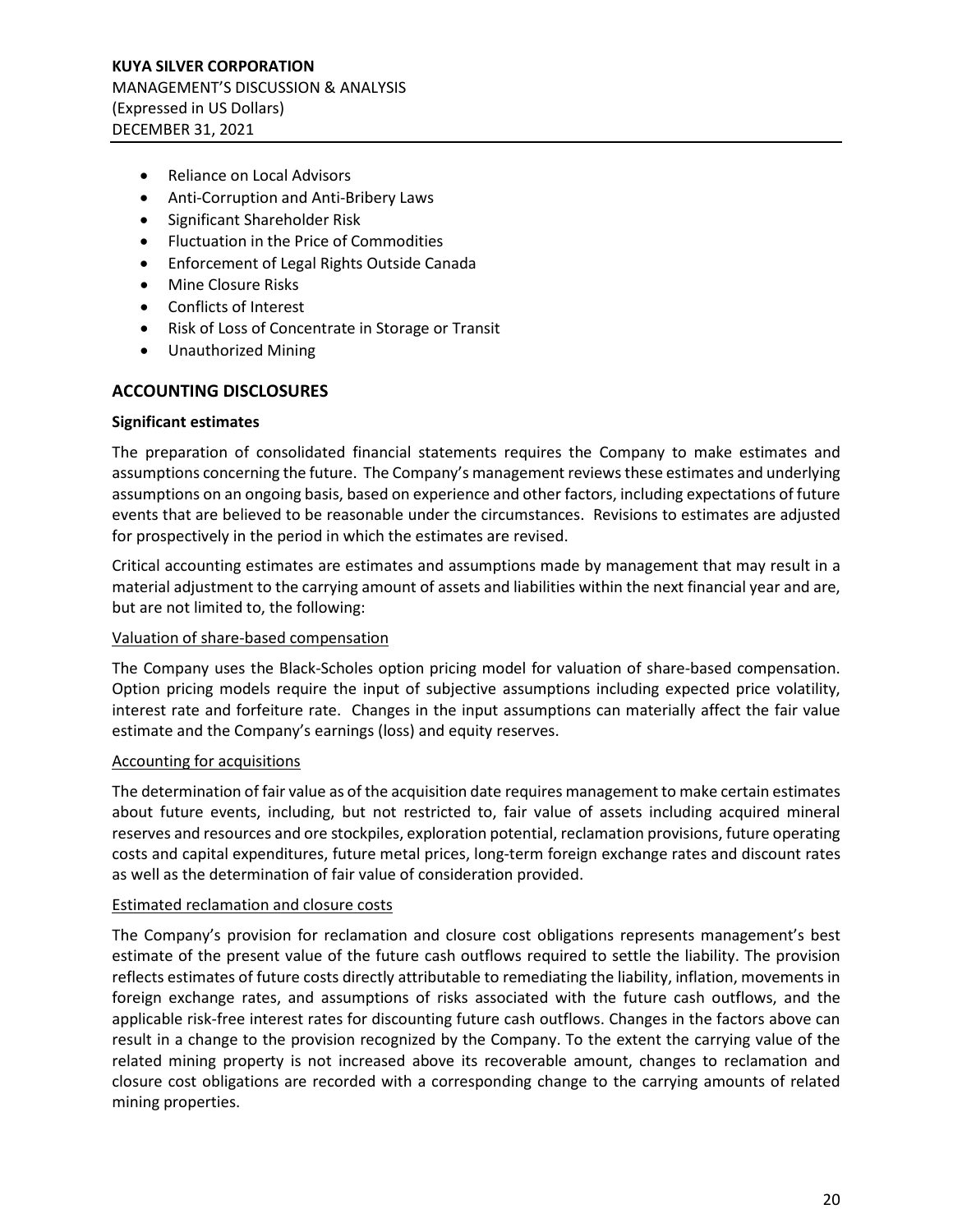## **Significant judgments**

Information about critical judgments in applying accounting policies that have the most significant effect on the amounts recognized in our consolidated financial statements are, but are not limited to, the following:

#### Carrying value and the recoverability of exploration and evaluation assets

Management has determined that expenditures incurred on exploration and evaluation assets which were capitalized may have future economic benefits and may be economically recoverable. Management uses several criteria in its assessments of economic recoverability and probability of future economic benefits including geologic and other technical information, scoping and feasibility studies, accessibility of facilities, and existing permits.

#### Determination of functional currency

The functional currency of the Company and its subsidiaries is the currency of the primary economic environment in which each entity operates. Determination of the functional currency may involve certain judgments to determine the primary economic environment. The functional currency may change if there is a change in events and conditions which determines the primary economic environment. The Company has determined the functional currency of each entity to be the Canadian dollar.

#### **New standards, interpretations, and amendments to existing standards not yet effective**

A number of new standards and amendments to standards and interpretations have been issued by the IASB and are effective for annual periods beginning on or after January 1, 2022. These have not been applied in preparing these consolidated financial statements.

There are no IFRS standards nor amendments to standards and interpretations that are not yet effective that would be expected to have a material impact on the consolidated financial statements of the Company, except for the following:

#### IAS 16, Property, Plant and Equipment - Proceeds before Intended Use

The amendment prohibits deducting from the cost of property, plant and equipment amounts received from selling items produced while preparing the asset for its intended use. Instead, a company will recognize such sale proceeds and related cost in the statement of earnings (loss). This amendment is effective for financial statements beginning on or after January 1, 2022, with early adoption permitted.

While management does not currently anticipate this amendment having a material effect on the Company's consolidated financial statements for 2021, it may have an effect in periods beyond 2021.

#### IAS 12, Income Taxes

On May 7, 2021, the IASB issued amendments to IAS 12, Income Taxesthat clarify how companies account for deferred tax on transactions such as leases and decommissioning obligations.

The main change is such that the initial recognition exemption provided in IAS 12 would no longer apply to transactions in which equal amounts of deductible and taxable temporary differences arise on initial recognition. The amendments to IAS 12 are effective for annual reporting periods beginning on or after January 1, 2023, with early adoption permitted. The Company is currently evaluating the impact of these amendments on its consolidated financial statements.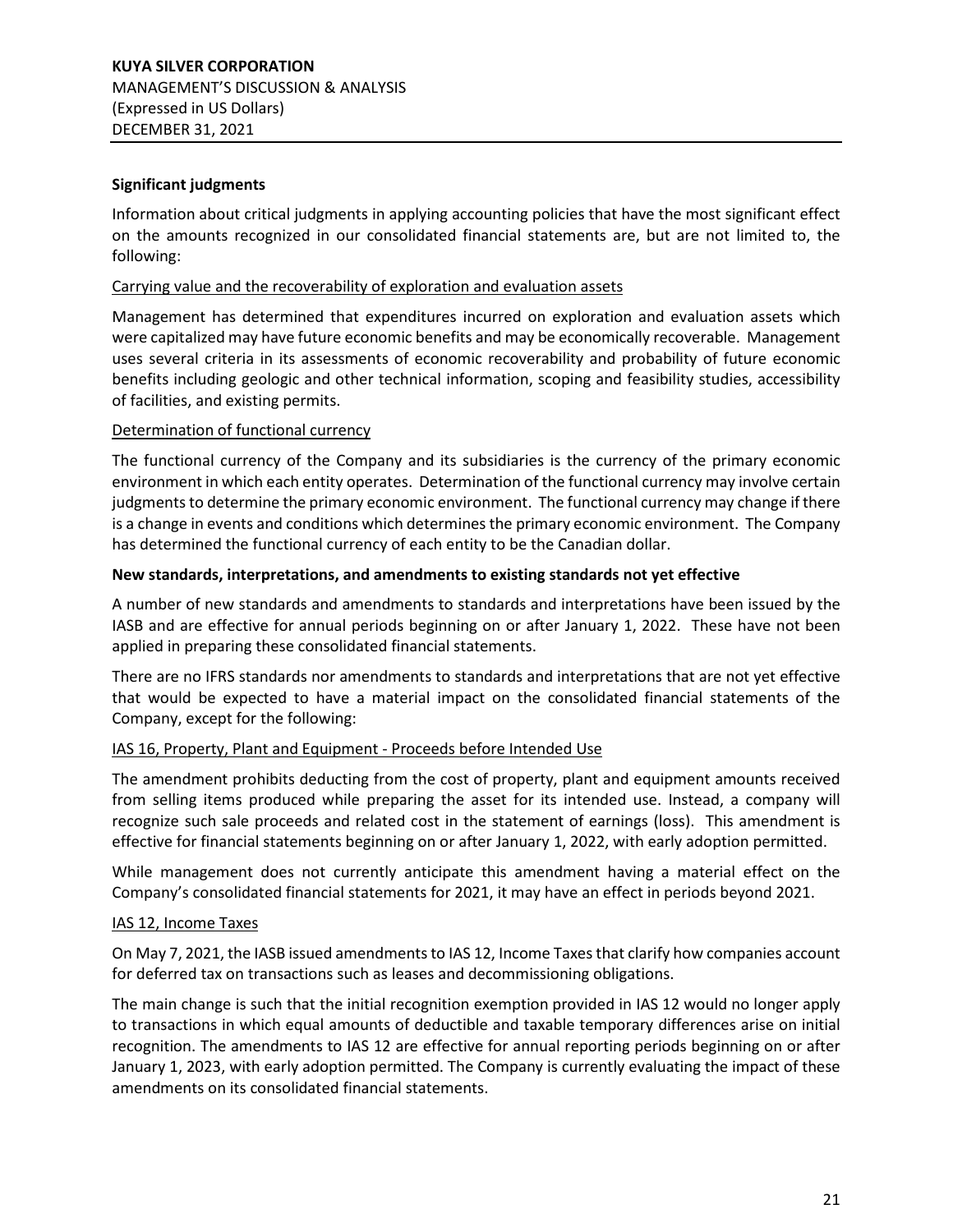## <span id="page-21-0"></span>**CAUTIONARY NOTE REGARDING FORWARD LOOKING STATEMENTS**

All statements, other than statements of historical fact, contained or incorporated by reference in this MD&A, including but not limited to any information as to the future financial or operating performance of the Company, constitute "forward-looking information" or "forward-looking statements" within the meaning of certain securities laws, and are based on expectations, estimates and projections as of the date of this MD&A. Forward-looking statements contained in this MD&A include, but are not limited to, those under the headings "Company Overview," "Corporate Update & Outlook" and "Liquidity and Capital Resources," and include, without limitation, statements with respect to: capital requirements and capital expenditures; the Company's working capital needs for the twelve-month period ending December 31, 2022, and the availability of financing to meet those needs; the schedules and budgets for the Company's development projects; success of exploration and development activities; project studies; and permitting matters. The words "may," "could," "will," "expect," "believe," "plan," "intend," "explore," "estimate," "future," "target," "goal," "possibility," "anticipate," "potential," "forthcoming," "culminate" and "continue," and similar words and phrases, and variations of these words and phrases, and statements that certain actions, events or results may, could, should or will be taken, will occur or will be achieved, identify forward-looking statements. Forward-looking statements are necessarily based upon estimates and assumptions that, while considered reasonable by the Company as of the date of such statements, are inherently subject to significant business and economic uncertainties and contingencies. The estimates and assumptions of the Company referenced, contained or incorporated by reference in this MD&A, which may prove to be incorrect, include but are not limited to the various assumptions set forth herein, as well as: (1) there being no significant disruptions affecting the operations of the Company, whether due to extreme weather events or other natural disasters, labour disruptions (including but not limited to strikes or workforce reductions), supply disruptions, power disruptions or damage to equipment; (2) permitting for the Company's development projects being consistent with the Company's current expectations; (3) advancement of exploration consistent with the Company's expectations at the Company's projects; (4) political and legal developments in any jurisdiction in which the Company operates being consistent with its current expectations including, without limitation, the impact of any political tensions and uncertainty in the Republic of Peru or any restrictions or penalties imposed, or actions taken, by any government, including but not limited to potential amendments to customs, tax and mining laws; (5) the completion of studies on the timelines currently expected and the results of those studies being consistent with the Company's current expectations; (6) certain price assumptions for silver; (7) access to capital markets consistent with the Company's expectations, and sufficient to fund the activities of the Company for the twelve months ending December 31, 2022; (8) potential direct or indirect operational impacts resulting from infectious diseases or pandemics such as the ongoing COVID-19 pandemic; (9) the effectiveness of preventative actions and contingency plans put in place by the Company to respond to the COVID-19 pandemic, including, but not limited to, social distancing and travel restrictions; and (10) changes in national and local government legislation or other government actions, particularly in response to the COVID-19 pandemic. Known and unknown factors could cause actual results to differ materially from those projected in the forward-looking statements. Such factors include, but are not limited to: the inaccuracy of any of the foregoing assumptions; fluctuations in the currency markets; fluctuations in the spot and forward price of silver or certain other commodities (such as fuel and electricity); changes in national and local government legislation, taxation, controls, policies and regulations; the security of personnel and assets; political or economic developments in Canada, Peru or other countries in which the Company does business or may carry on business; business opportunities